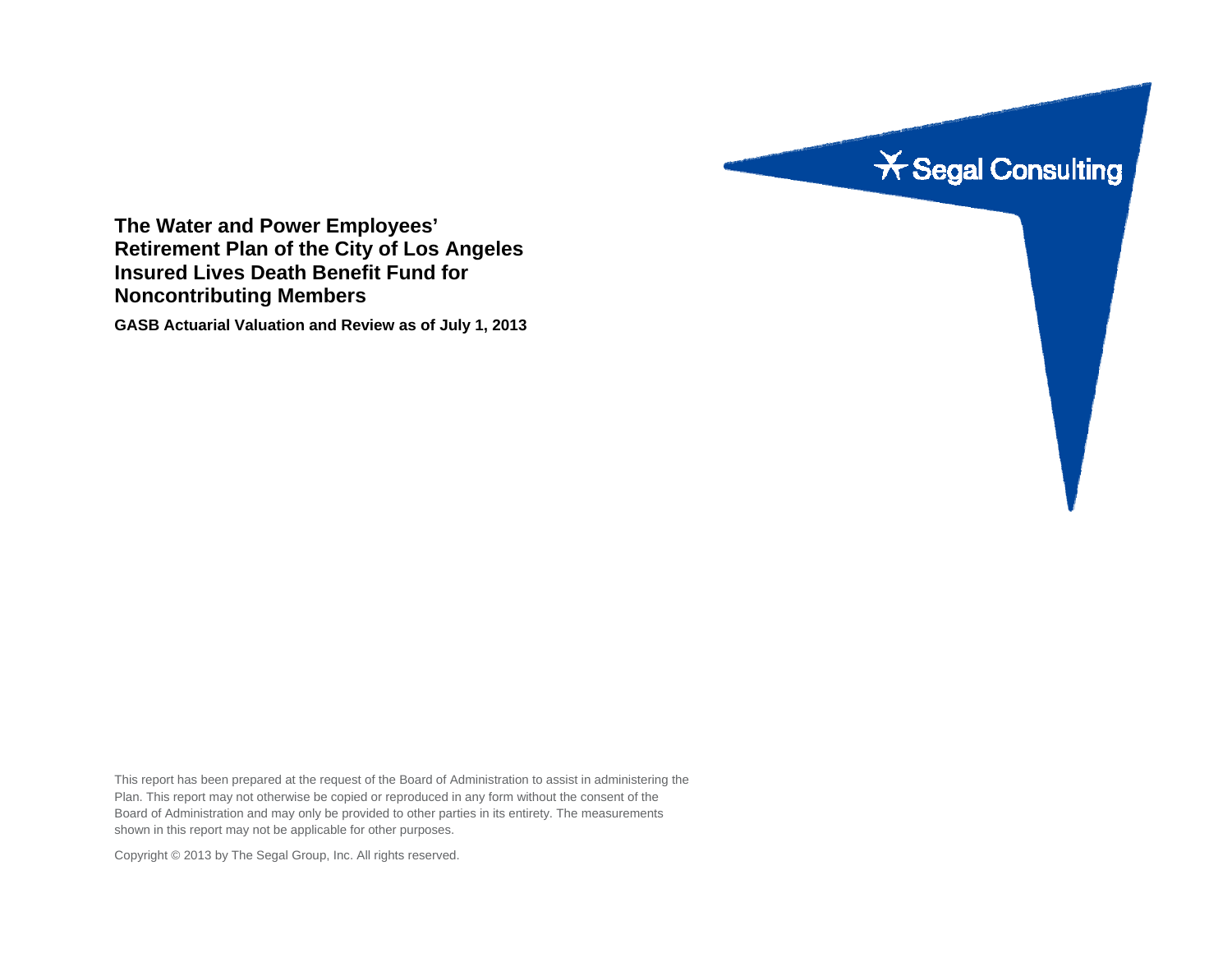

100 Montgomery Street, Suite 500 San Francisco, CA 94104 T 415.263.8200 F 415.376.1167 www.segalco.com

*December 5, 2013* 

*Board of Administration The Water and Power Employees' Retirement Plan of the City of Los Angeles 111 North Hope Street, Room 357 Los Angeles, California 90012* 

*Dear Board Members:* 

*We are pleased to submit this Actuarial Valuation and Review of the Insured Lives Death Benefit Fund for Noncontributing Members as of July 1, 2013. It summarizes the actuarial data used in the valuation and establishes the Governmental Accounting Standards Board (GASB) reporting requirements for fiscal 2013-2014.* 

*This actuarial valuation has been completed in accordance with generally accepted actuarial principles and practices. The census and financial information on which our calculations were based was prepared by the Retirement Office. That assistance is gratefully acknowledged.* 

*The measurements shown in this actuarial valuation may not be applicable for other purposes. Future actuarial measurements may differ significantly from the current measurements presented in this report due to such factors as the following: plan experience differing from that anticipated by the economic or demographic assumptions; changes in economic or demographic assumptions; increases or decreases expected as part of the natural operation of the methodology used for these measurements (such as the end of an amortization period); and changes in plan provisions or applicable law.* 

*The actuarial calculations were completed under the supervision of John Monroe, ASA, MAAA, Enrolled Actuary. We are members of the American Academy of Actuaries and we meet the Qualification Standards of the American Academy of Actuaries to render the actuarial opinion herein. To the best of our knowledge, the information supplied in the actuarial valuation is complete and accurate. Further, in our opinion, the assumptions as approved by the Board are reasonably related to the experience of and the expectations for the Plan.* 

*We look forward to reviewing this report at your next meeting and to answering any questions.* 

*Sincerely,* 

*Segal Consulting, a Member of The Segal Group, Inc.* 

*By:* 

 *Paul Angelo, FSA, MAAA, EA John Monroe, ASA, MAAA, EA* 

 *Senior Vice President and Actuary Vice President and Associate Actuary* 

*EK/hy*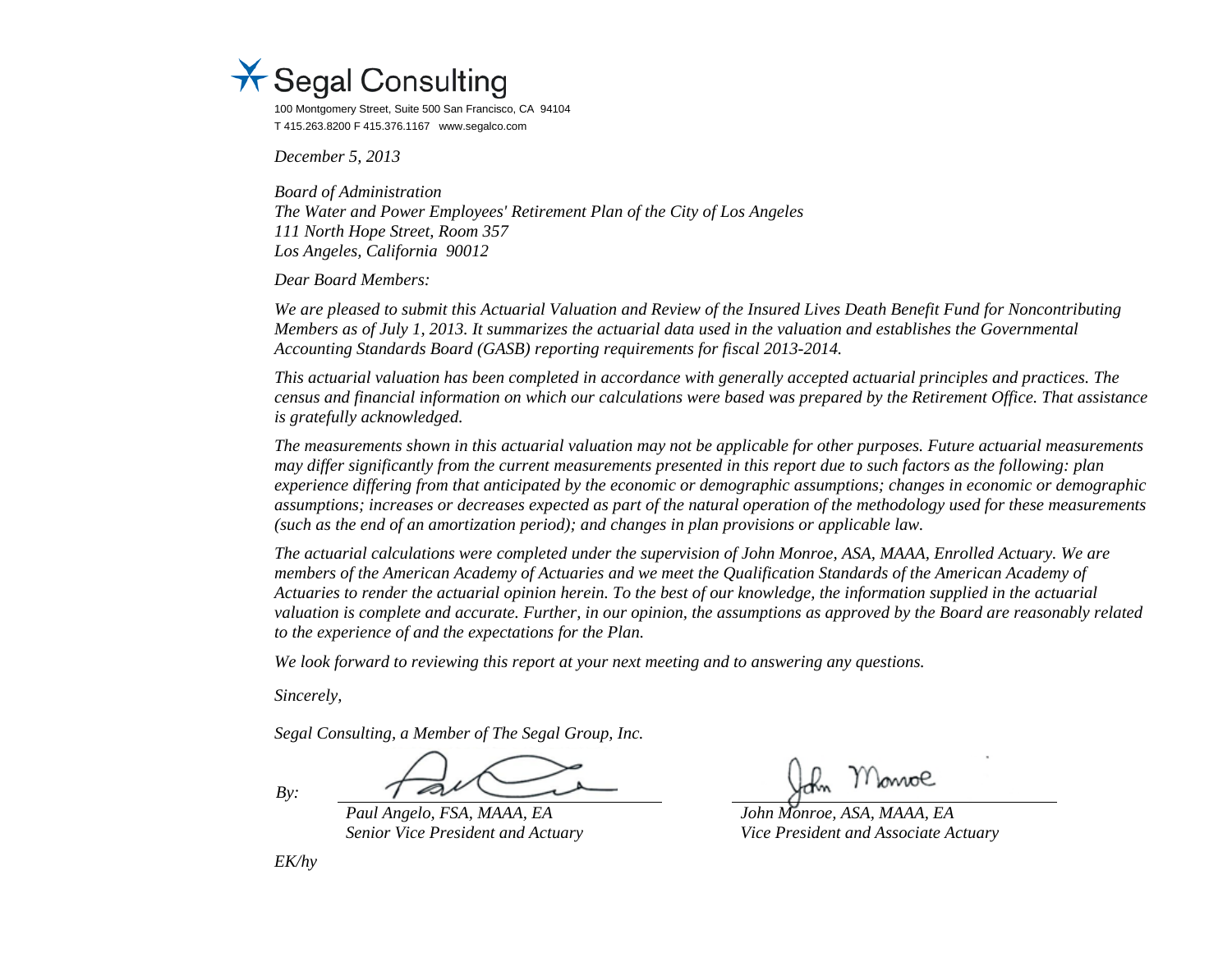#### **VALUATION SUMMARY**

| Significant Issues in Valuation |
|---------------------------------|
|                                 |
| Summary of Key Valuation        |
|                                 |

# **SUPPLEMENTAL**  EXHIBIT ATable of Fund Coverage ................1 EVLIIDIT B

| EXHIBIT B                        |
|----------------------------------|
| Members in Active Service as of  |
| June 30, 2013 By Age, Years of   |
| Service, and Average             |
| Compensation2                    |
| <b>EXHIBIT C</b>                 |
| Table of Financial Information 3 |
| EXHIBIT D                        |
| Development of the Fund          |
| Through June 30, 2013 4          |
| <b>EXHIBIT E</b>                 |
| Definitions of Pension Terms5    |

# **SECTION 1** SECTION 2 SECTION 3

#### **INFORMATION REPORTING INFORMATION**

| Information Required by the      |
|----------------------------------|
| <b>EXHIBIT I</b>                 |
| Summary of Actuarial Valuation   |
|                                  |
| EXHIBIT II                       |
| <b>Table of Amortization</b>     |
|                                  |
| <b>EXHIBIT III</b>               |
| <b>Supplementary Information</b> |
| Required by the GASB -           |
| Schedule of Employer             |
| Contributions 11                 |
| <b>EXHIBIT IV</b>                |
| Supplementary Information        |
| Required by the GASB -           |
| Schedule of Funding Progress12   |
| <b>EXHIBIT V</b>                 |
| Supplementary Information        |
| Required by the GASB 13          |
| <b>EXHIBIT VI</b>                |
| Development of the Net Pension   |
| Obligation and the Annual        |
| Pension Cost Pursuant to         |
|                                  |
| <b>EXHIBIT VII</b>               |
| Actuarial Assumptions and        |
|                                  |
| <b>EXHIBIT VIII</b>              |
| Summary of Plan Provisions19     |
|                                  |
|                                  |

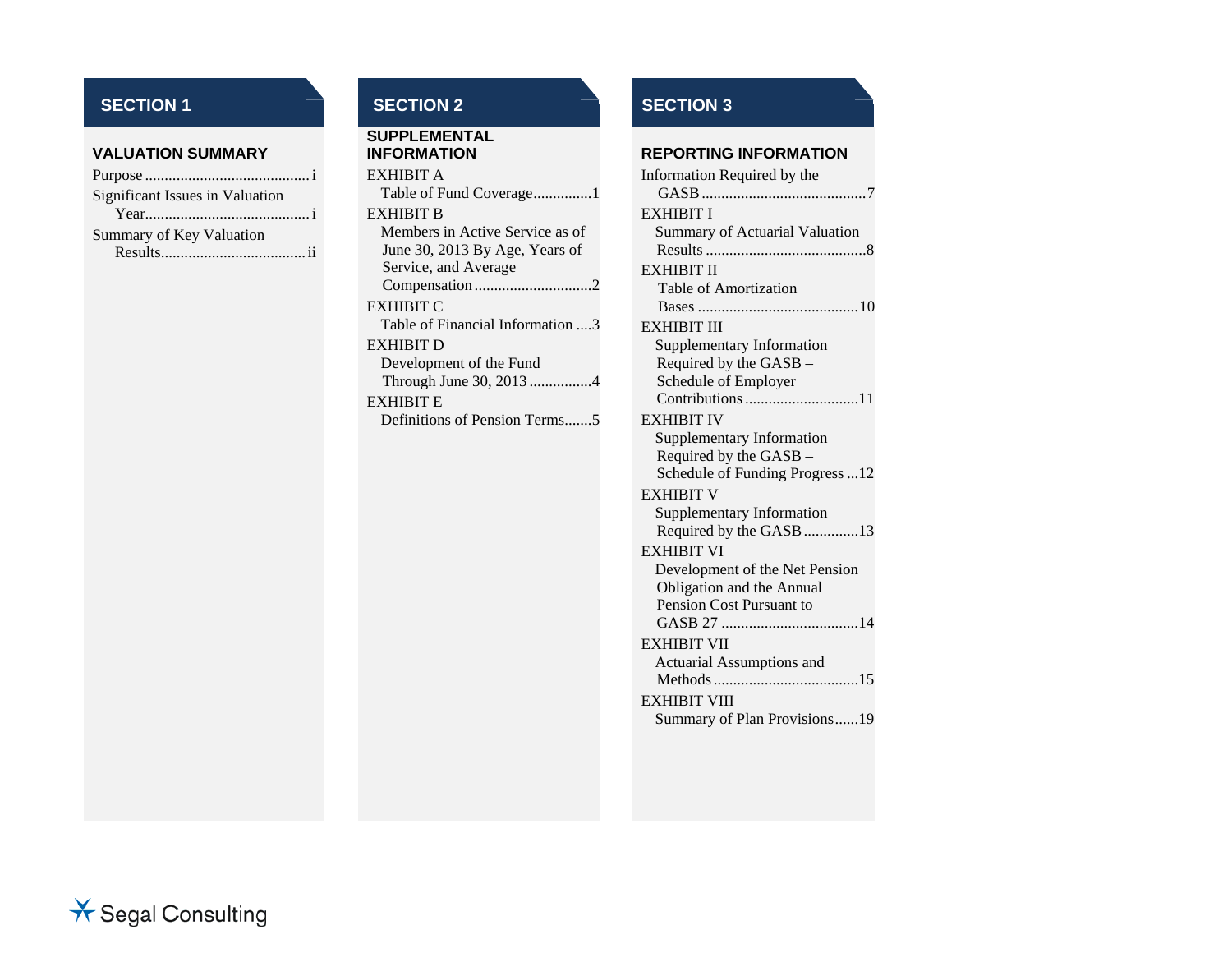#### **Purpose**

This report has been prepared by Segal Consulting to present a valuation of the Insured Lives Death Benefit Fund for Noncontributing Members (Fund) of The Water and Power Employees' Retirement Plan of the City of Los Angeles as of July 1, 2013. The principal purpose of this report is to document the calculation of various information required by the Governmental Accounting Standards Board (GASB). The results presented in this report are based on:

- ≻ The benefit provisions of the Fund, as administered by the Board;
- The characteristics of covered active members, inactive vested members, retired and disabled members as of March 31, 2013, provided by the Retirement Office;
- The assets of the Fund as of June 30, 2013, provided by the Retirement Office;
- $\blacktriangleright$ Economic assumptions regarding future salary increases and investment earnings; and
- $\blacktriangleright$ Other actuarial assumptions, regarding employee terminations, retirement, death, etc.

#### **Significant Issues in Valuation Year**

| Ref: Pg. 4  | The net assets allocated to the Fund earned a return of -2.5% for the July 1, 2012 to June 30, 2013 plan year. This resulted<br>in an actuarial loss of \$0.8 million when measured against the assumed rate of return of 5.00%; however, this actuarial loss<br>caused only a slight increase in the Fund's Annual Required Contribution (ARC).                                                                                                                                                                                                                                        |
|-------------|-----------------------------------------------------------------------------------------------------------------------------------------------------------------------------------------------------------------------------------------------------------------------------------------------------------------------------------------------------------------------------------------------------------------------------------------------------------------------------------------------------------------------------------------------------------------------------------------|
| Ref: Pg. 8  | As of July 1, 2013, the Fund's actuarial accrued liability is \$96.8 million. Fund assets are \$10.4 million and therefore the<br>unfunded actuarial accrued liability (UAAL) is \$86.4 million.                                                                                                                                                                                                                                                                                                                                                                                        |
| Ref: Pg. 9  | The components of the ARC for the 2013-2014 plan year are the Fund's normal cost of \$1.6 million; the total of the 15-<br>year UAAL amortization layer payments, which is \$10.7 million; and interest on each of the above for one-half year<br>$(2.5\%)$ . The total ARC for the 2013-2014 plan year is \$12.6 million, which is 1.40% of the projected covered payroll of<br>\$900.3 million. The ARC for the 2013-2014 plan year increased by \$0.7 million from the previous year. This increase was<br>mainly due to actual contributions for 2012-2013 being less than the ARC. |
| Ref: Pg. 14 | The expected Department contributions for 2013-2014, reflecting the average recommended contribution rate of \$1.31 per<br>\$100 of retirement benefit, are \$4.9 million. The Annual Pension Cost of \$11.1 million exceeds the expected Department<br>contributions by \$6.2 million.                                                                                                                                                                                                                                                                                                 |
|             | The Governmental Accounting Standards Board (GASB) approved two new Statements affecting the reporting of pension<br>≻<br>liabilities for accounting purposes. Because these new Statements are not effective until the fiscal year ending June 30,<br>2014 for Plan reporting and the fiscal year ending June 30, 2015 for employer reporting, the financial reporting<br>information in this report continues to be in accordance with Statements 25 and 27.                                                                                                                          |
|             | The Board may want to authorize a review of the assumptions, funding methods and reserving policies for this Fund.                                                                                                                                                                                                                                                                                                                                                                                                                                                                      |

 $\star$  Segal Consulting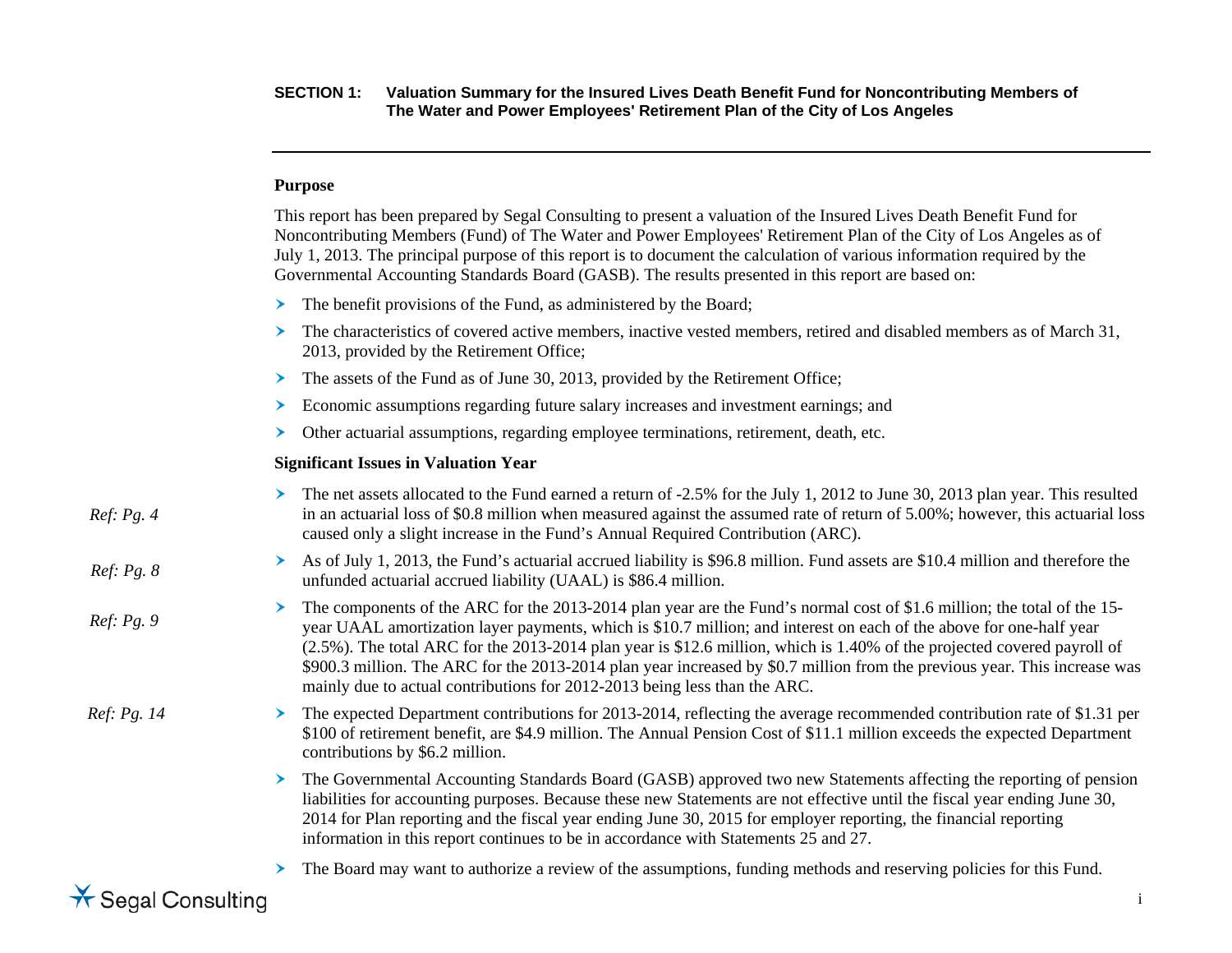# **2013 2012 Funding elements for plan year beginning July 1:**  Total normal cost \$1,584,909 \$1,551,788 Market value of assets 10,446,743 10,358,504 Actuarial value of assets 10,358,504 10,358,504 Actuarial accrued liability 85,907,085 96,808,939 95,907,085 Unfunded actuarial accrued liability 86,362,196 85,548,581 Funded ratio 10.8% 10.8% 10.8% 10.8% 10.8% 10.8% 10.8% 10.8% 10.8% 10.8% 10.8% 10.8% 10.8% 10.8% 10.8% 10.8% 10.8% 10.8% 10.8% 10.8% 10.8% 10.8% 10.8% 10.8% 10.8% 10.8% 10.8% 10.8% 10.8% 10.8% 10.8% 10.8% 10.8% 10.8% 10.8% **GASB 25/27 for plan year beginning July 1:**  Annual pension cost \$11,114,702 \$10,679,472 Actual contributions 5,021,181 Percentage contributed  $47.0\%$ Covered payroll\* \$817,421,028 **Demographic data for plan year beginning July 1:**  Number of retired members 6,458 6,458 Number of vested former members\*\* 780 851 Number of active members 8,962 Total projected compensation  $$900,254,454$   $$886,539,366$ Average projected compensation  $$101,005$   $$98,922$

**Summary of Key Valuation Results** 

*\* For 2012, this represents the actual covered payroll for 2012-2013 as reported by the Retirement Office.* 

*\*\* Excludes terminated members with less than five years of service.*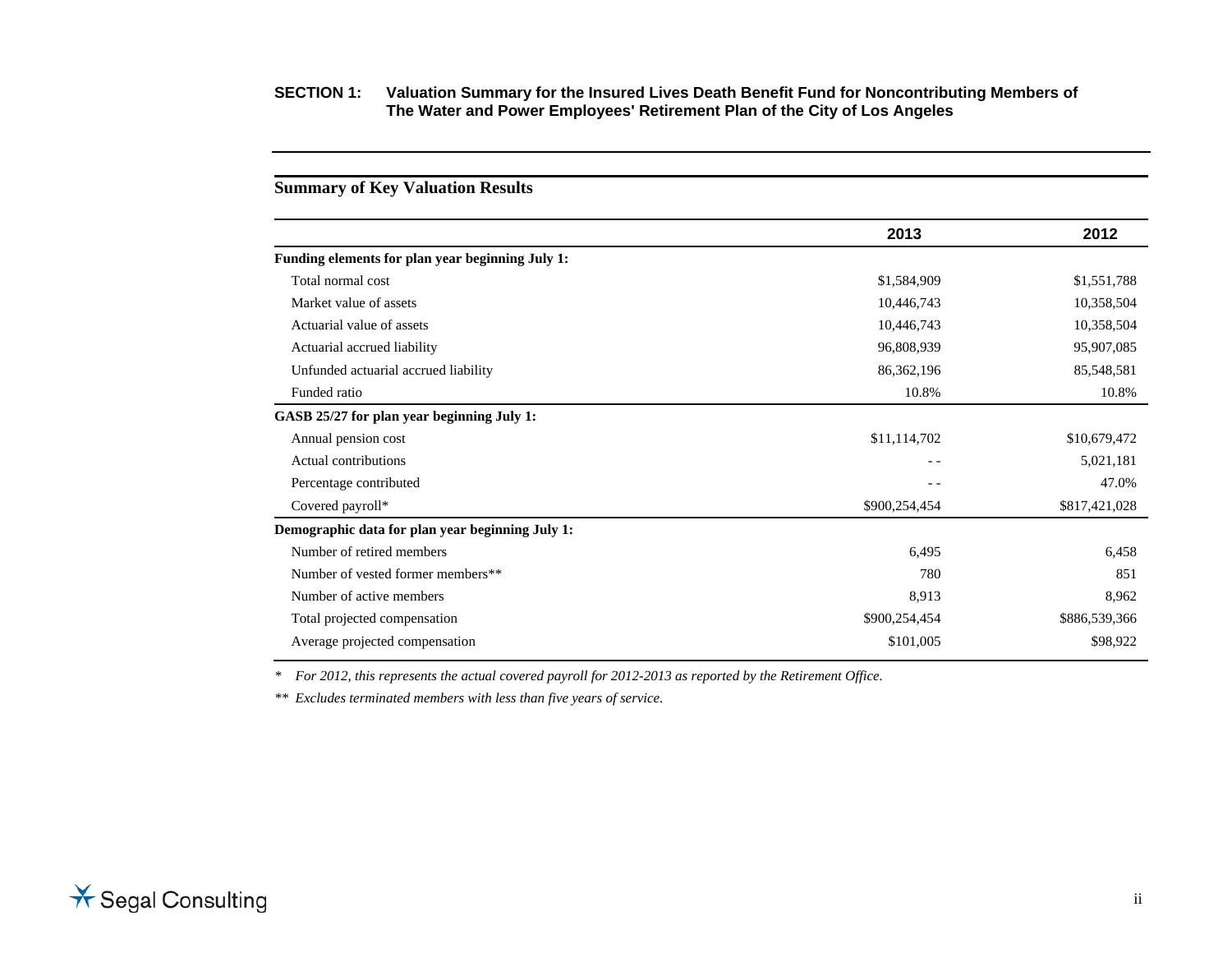#### **EXHIBIT A**

**Table of Fund Coverage** 

|                                         | <b>Year Ended June 30</b> |               |                                         |
|-----------------------------------------|---------------------------|---------------|-----------------------------------------|
| Category                                | 2013                      | 2012          | <b>Change From</b><br><b>Prior Year</b> |
| <b>Active members in valuation:</b>     |                           |               |                                         |
| Number                                  | 8,913                     | 8,962         | $-0.5\%$                                |
| Average age                             | 49.3                      | 48.9          | N/A                                     |
| Average service                         | 18.4                      | 18.2          | N/A                                     |
| Projected total compensation            | \$900,254,454             | \$886,539,366 | 1.5%                                    |
| Projected Average compensation          | \$101,005                 | \$98,922      | 2.1%                                    |
| Vested terminated members*              |                           |               |                                         |
| Number                                  | 780                       | 851           | $-8.3%$                                 |
| Average age                             | 52.8                      | 51.9          | N/A                                     |
| <b>Retired members:</b>                 |                           |               |                                         |
| Number in pay status                    | 6,495                     | 6,458         | $0.6\%$                                 |
| Average age                             | 73.3                      | 73.3          | N/A                                     |
| Average monthly Retirement Plan benefit | \$4,844                   | \$4,654       | 4.1%                                    |

*\* Excludes terminated members with less than five years of service.*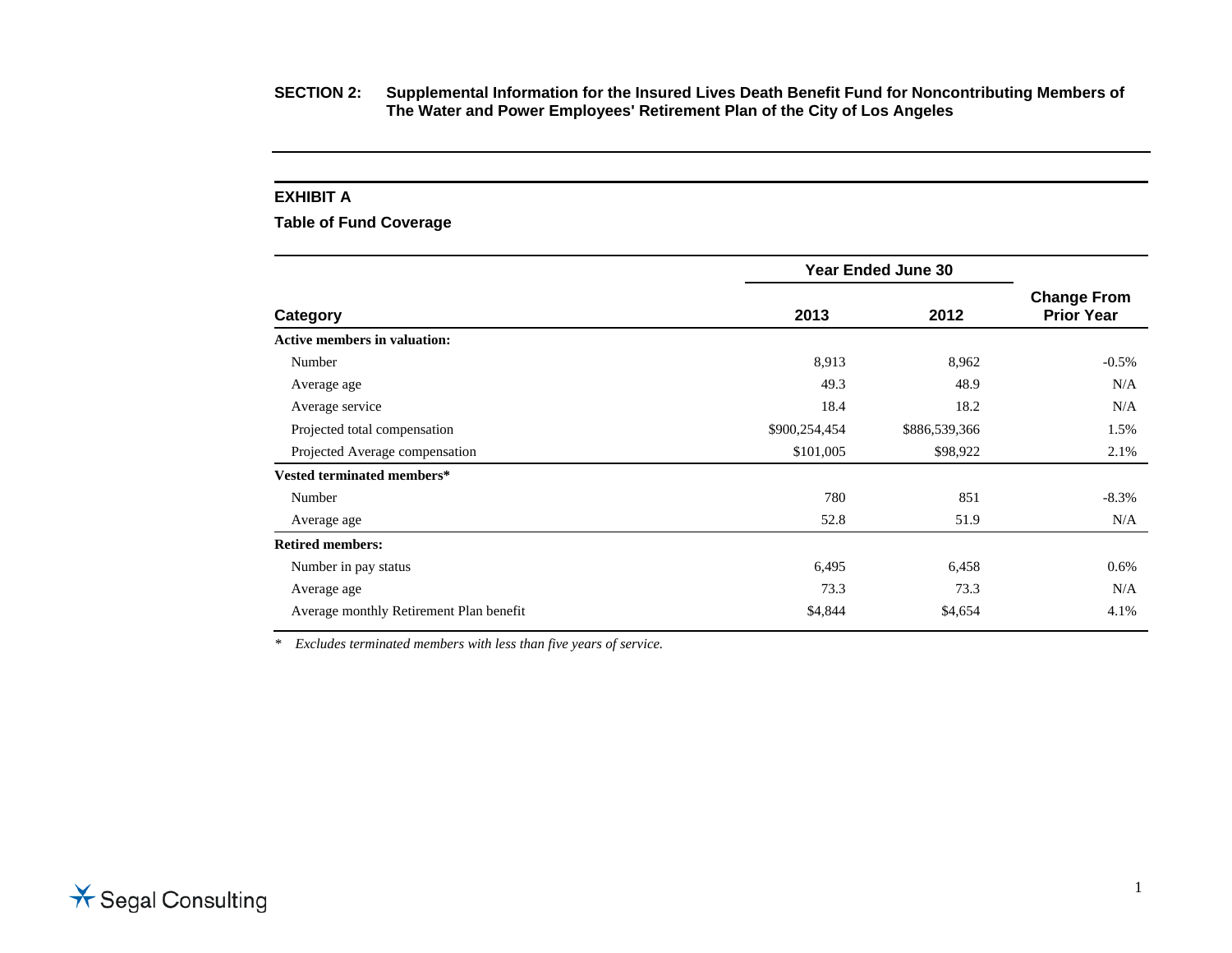**SECTION 2: Supplemental Information for the Insured Lives Death Benefit Fund for Noncontributing Members of The Water and Power Employees' Retirement Plan of the City of Los Angeles** 

#### **EXHIBIT B**

**Members in Active Service as of June 30, 2013 By Age, Years of Service, and Average Compensation** 

|           | <b>Years of Service</b> |          |                |           |               |           |                |               |               |           |
|-----------|-------------------------|----------|----------------|-----------|---------------|-----------|----------------|---------------|---------------|-----------|
| Age       | <b>Total</b>            | $0 - 4$  | $5-9$          | $10 - 14$ | $15 - 19$     | $20 - 24$ | 25-29          | $30 - 34$     | 35-39         | 40 & over |
| Under 25  | 29                      | 29       |                | - -       | $\sim$ $\sim$ |           |                | $\sim$ $\sim$ | $\sim$ $\sim$ |           |
|           | \$88,614                | \$88,614 |                |           | $ -$          |           |                | - -           | $ -$          |           |
| $25 - 29$ | 249                     | 144      | 104            |           | $ -$          |           |                |               |               |           |
|           | 95,512                  | 94,824   | \$96,247       | \$118,078 |               |           |                |               |               |           |
| $30 - 34$ | 616                     | 171      | 311            | 128       | 6             | $ -$      |                | - -           | - -           |           |
|           | 97,887                  | 92,640   | 98,716         | 102,979   | \$95,840      | $ -$      |                | - -           | - -           |           |
| $35 - 39$ | 799                     | 117      | 302            | 322       | 58            | $ -$      |                |               | - -           |           |
|           | 94,219                  | 88,122   | 92,685         | 98,379    | 91,413        | $ -$      |                |               | - -           |           |
| $40 - 44$ | 1,087                   | 83       | 289            | 401       | 178           | 132       | $\overline{4}$ | $ -$          | $ -$          |           |
|           | 95,026                  | 91,266   | 90,072         | 92,774    | 98,205        | \$110,971 | \$89,226       |               |               |           |
| $45 - 49$ | 1,565                   | 78       | 199            | 306       | 178           | 479       | 320            | 5             | - -           |           |
|           | 102,669                 | 90,733   | 89,147         | 93,198    | 101,457       | 112,939   | 108,321        | \$104,117     | $ -$          |           |
| $50 - 54$ | 1,954                   | 60       | 158            | 248       | 142           | 374       | 631            | 325           | 16            |           |
|           | 104,499                 | 91,641   | 87,582         | 92,660    | 93,851        | 103,577   | 111,151        | 116,562       | \$111,957     |           |
| $55 - 59$ | 1,464                   | 42       | 96             | 163       | 88            | 229       | 405            | 339           | 101           |           |
|           | 106,383                 | 97,621   | 90,562         | 89,706    | 95,022        | 106,494   | 108,061        | 119,355       | 111,554       | \$86,690  |
| $60 - 64$ | 786                     | 23       | 38             | 79        | 53            | 124       | 206            | 139           | 94            | 30        |
|           | 100,323                 | 83,083   | 85,557         | 87,606    | 98,120        | 97,991    | 102,751        | 104,963       | 109,789       | 111,426   |
| $65 - 69$ | 264                     | 3        | 10             | 33        | 16            | 42        | 68             | 49            | 25            | 18        |
|           | 100,004                 | 62,674   | 83,497         | 90,508    | 94,103        | 93,374    | 104,916        | 106,037       | 103,608       | 113,538   |
| 70 & over | 100                     | 2        | $\overline{4}$ | $\tau$    | $\tau$        | 15        | 27             | 13            | 7             | 18        |
|           | 91,621                  | 55,463   | 51,611         | 78,289    | 97,771        | 98,264    | 87,209         | 96,914        | 95,267        | 103,166   |
| Total     | 8,913                   | 752      | 1,511          | 1,688     | 726           | 1,395     | 1,661          | 870           | 243           | 67        |
|           | \$101,005               | \$91,538 | \$92,189       | \$94,049  | \$97,102      | \$107,109 | \$108,113      | \$114,839     | \$109,611     | \$109,405 |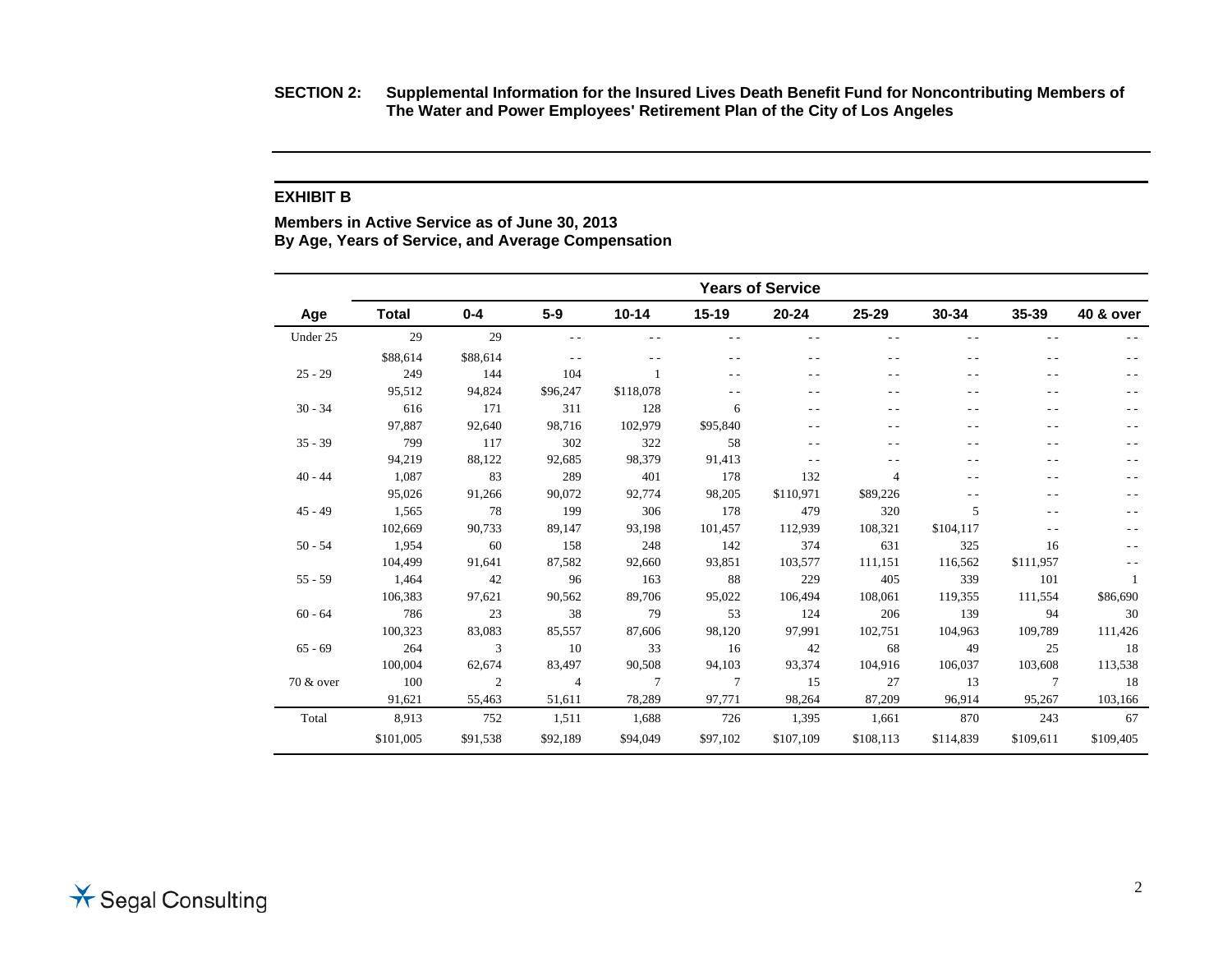#### **EXHIBIT C**

#### **Table of Financial Information**

| <b>Statement of Death Benefit Fund Assets</b>                                                                             | <b>Year Ended</b><br>June 30, 2013 | <b>Year Ended</b><br>June 30, 2012 |
|---------------------------------------------------------------------------------------------------------------------------|------------------------------------|------------------------------------|
| Cash                                                                                                                      | \$919,762                          | \$1,031,942                        |
| Accounts receivable                                                                                                       | 880,475                            | 984,720                            |
| Investment in bonds and mortgage-backed securities at fair value                                                          | 26,208,830                         | 24,719,737                         |
| Short-term commercial paper, amortized cost which approximates market                                                     | 717,742                            | 1,016,499                          |
| <b>Total Assets</b>                                                                                                       | \$28,726,809                       | \$27,752,898                       |
| Accounts payable                                                                                                          | (797, 534)                         | (518, 896)                         |
| Death claims in process-insured lives                                                                                     | (2,909,143)                        | (2,477,449)                        |
| Net Assets at Market Value                                                                                                | \$25,020,132                       | \$24,756,553                       |
| Less: Unrealized Appreciation/(Depreciation), included in the above                                                       | 2,220,076                          | 2,698,586                          |
| <b>Total Reserves and Designated Balances</b>                                                                             | \$22,800,056                       | \$22,057,967                       |
| <b>Allocation of Net Assets to Insured Lives Death Benefit Fund</b><br>for Noncontributing Members                        | <b>Year Ended</b><br>June 30, 2013 | <b>Year Ended</b><br>June 30, 2012 |
| Net Assets at Market Value<br>$\mathbf{1}$ .                                                                              | \$25,020,132                       | \$24,756,553                       |
| <b>General Reserves</b><br>2.                                                                                             |                                    |                                    |
| Reserve for Benefits Granted:<br>a.                                                                                       |                                    |                                    |
| <b>Family Death Benefits</b><br>i.                                                                                        | \$3,852,072                        | \$4,053,861                        |
| <b>Supplemental Family Death Benefits</b><br>11.                                                                          | 450,959                            | 191,065                            |
| iii. Total for Benefits Granted                                                                                           | \$4,303,031                        | \$4,244,926                        |
| <b>Contribution Accounts:</b><br>b.                                                                                       |                                    |                                    |
| <b>Family Death Benefits</b><br>i.                                                                                        | \$1,429,131                        | \$1,695,783                        |
| <b>Supplemental Family Death Benefits</b><br>ii.                                                                          | 5,387,702                          | 5,399,935                          |
| iii. Total for Contribution Accounts                                                                                      | \$6,816,833                        | \$7,095,718                        |
| Total General Reserve for Family and Supplemental Family Death Benefits<br>c.                                             | \$11,119,864                       | \$11,340,644                       |
| Insured Lives General Reserve for Contributing Members (Mean Funds)<br>3.                                                 | 3,453,525                          | 3,057,405                          |
| Net Assets for Insured Lives Death Benefit Fund for<br>$\overline{4}$ .<br>Noncontributing Members = $(1) - (2c) - (3)^*$ | \$10,446,743                       | \$10,358,504                       |

*\* General Reserve for Noncontributing Members is \$8,226,667 at June 30, 2013 and \$7,659,918 at June 30, 2012.*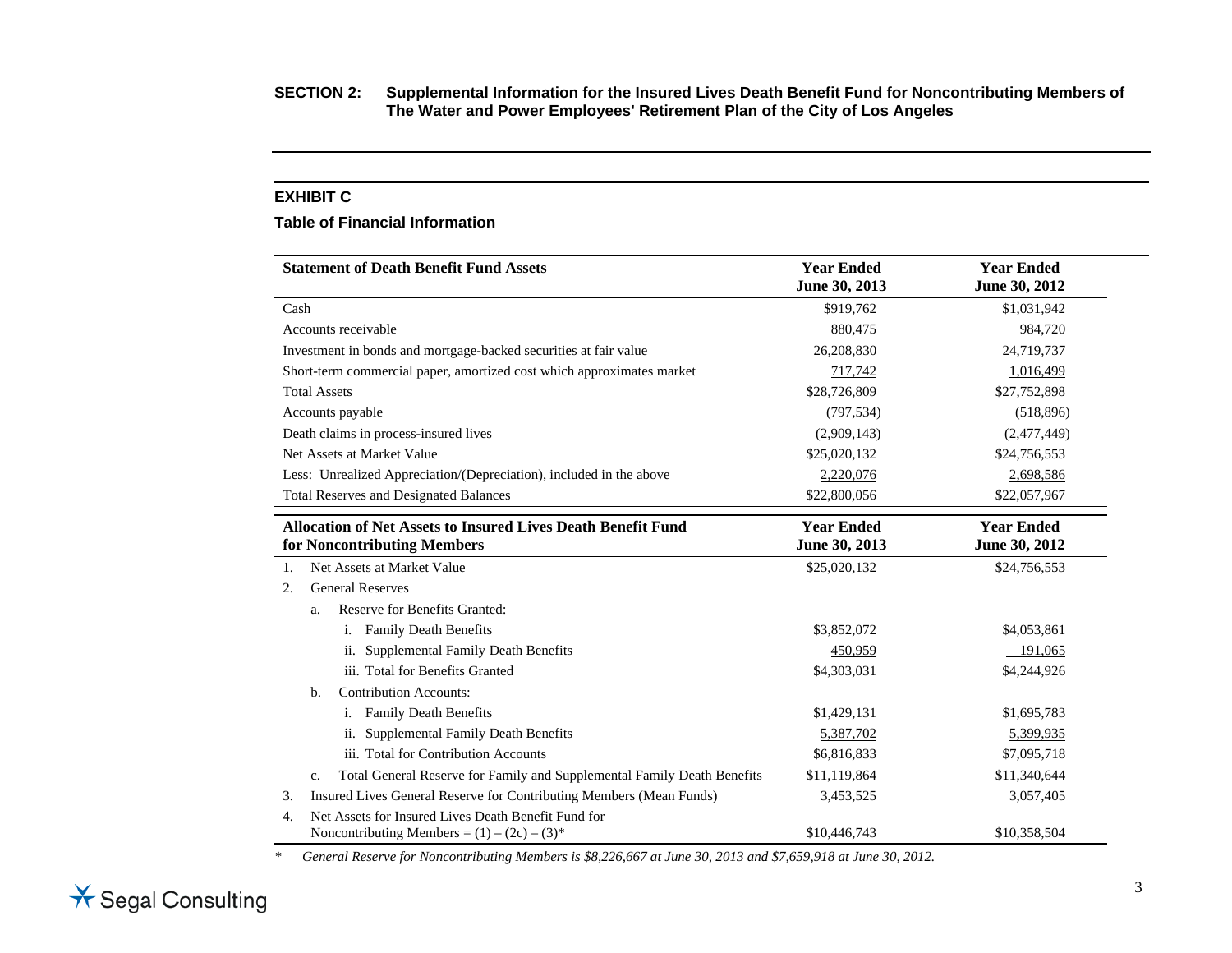**SECTION 2: Supplemental Information for the Insured Lives Death Benefit Fund for Noncontributing Members of The Water and Power Employees' Retirement Plan of the City of Los Angeles** 

#### **EXHIBIT D**

**Development of the Fund Through June 30, 2013** 

| Year Ended<br><b>June 30</b> | <b>Employer</b><br><b>Contributions</b> | <b>Benefit</b><br><b>Payments</b> | <b>Net Investment</b><br><b>Return</b> | Assets at<br><b>End of Year</b> | <b>Average Assets</b><br><b>During Year</b> | Rate of<br><b>Return</b> |
|------------------------------|-----------------------------------------|-----------------------------------|----------------------------------------|---------------------------------|---------------------------------------------|--------------------------|
| 2006                         | $\overline{\phantom{a}}$                | $\overline{\phantom{0}}$          |                                        | \$7,049,552                     | $\overline{\phantom{a}}$                    | $\overline{\phantom{0}}$ |
| 2007                         | \$3,671,046                             | \$4,828,038                       | \$636,402                              | 6.528.962                       | \$6,471,056                                 | 9.83%                    |
| 2008                         | 3.825.394                               | 5,633,430                         | 11,152                                 | 4,732,078                       | 5,624,944                                   | 0.20%                    |
| 2009                         | 4.445.208                               | 4,650,282                         | 734,532                                | 5,261,536                       | 4,629,541                                   | 15.87%                   |
| 2010                         | 5.133.632                               | 4,811,131                         | 1.602.934                              | 7.186.971                       | 5.422.787                                   | 29.56%                   |
| 2011                         | 5.552.771                               | 5.360.830                         | 894.351                                | 8.273.263                       | 7,282,942                                   | 12.28%                   |
| 2012                         | 5.001.416                               | 4,555,657                         | 1,639,482                              | 10,358,504                      | 8.496.143                                   | 19.30%                   |
| 2013                         | 5,021,181                               | 4.666.084                         | (266, 858)                             | 10.446.743                      | 10,536,053                                  | $-2.53%$                 |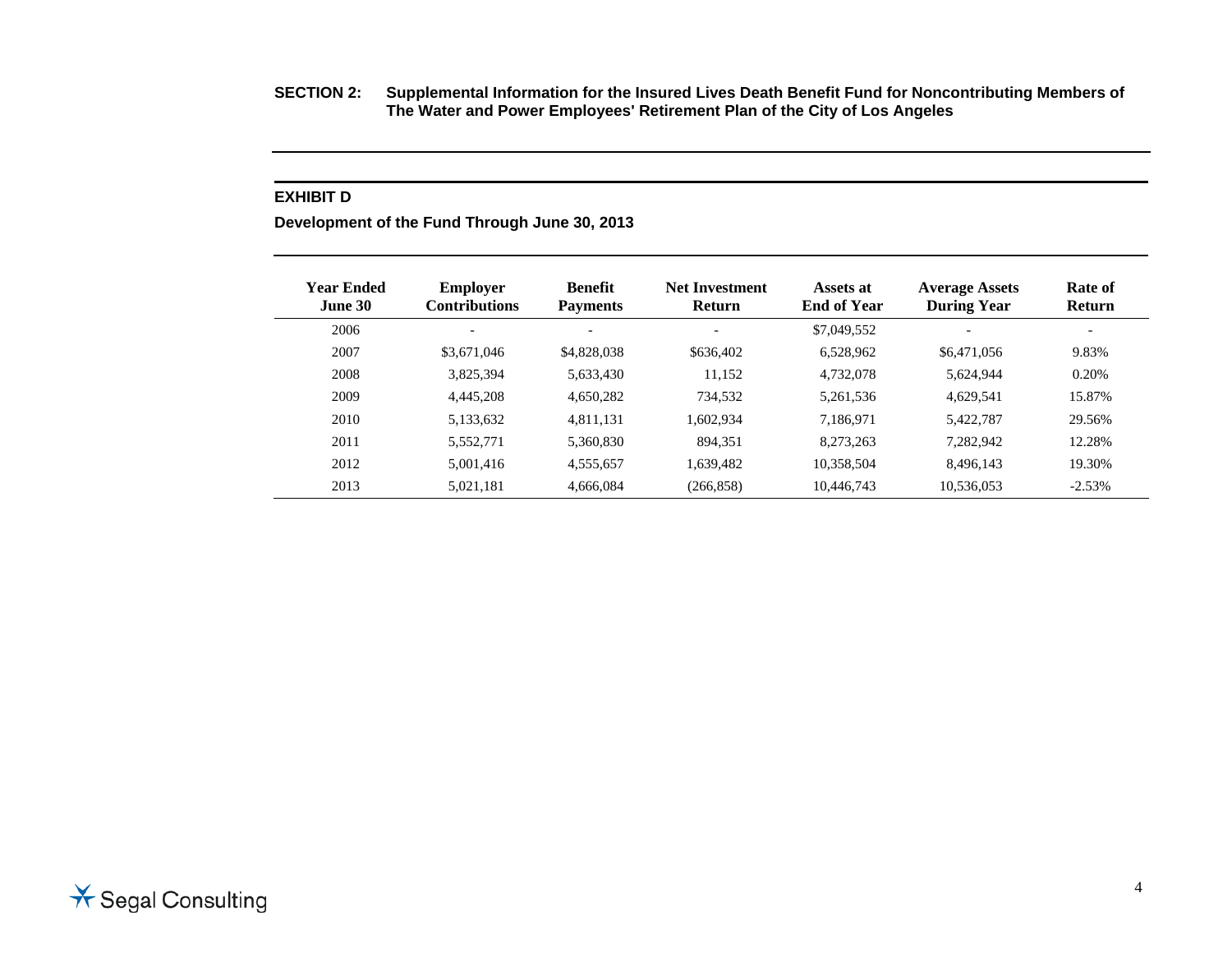## **EXHIBIT E**

## **Definitions of Pension Terms**

The following list defines certain technical terms for the convenience of the reader:

# **Assumptions or Actuarial**

| <b>Assumptions:</b>                                    | The estimates on which the cost of the Fund is calculated including:                                                                                                                                                                                        |                                                                                                                                                                   |  |  |  |
|--------------------------------------------------------|-------------------------------------------------------------------------------------------------------------------------------------------------------------------------------------------------------------------------------------------------------------|-------------------------------------------------------------------------------------------------------------------------------------------------------------------|--|--|--|
|                                                        | (a)                                                                                                                                                                                                                                                         | Investment return — the rate of investment yield that the Fund will earn over<br>the long-term future;                                                            |  |  |  |
|                                                        | (b)                                                                                                                                                                                                                                                         | <u>Mortality rates</u> — the death rates of employees and pensioners; life<br>expectancy is based on these rates;                                                 |  |  |  |
|                                                        | (c)                                                                                                                                                                                                                                                         | Retirement rates — the rate or probability of retirement at a given age;                                                                                          |  |  |  |
|                                                        | (d)                                                                                                                                                                                                                                                         | <u>Turnover rates</u> — the rates at which employees of various ages are expected<br>to leave employment for reasons other than death, disability, or retirement. |  |  |  |
| <b>Normal Cost:</b>                                    |                                                                                                                                                                                                                                                             | The amount of contributions required to fund the level cost allocated to the current<br>year of service.                                                          |  |  |  |
| <b>Actuarial Accrued Liability</b>                     |                                                                                                                                                                                                                                                             |                                                                                                                                                                   |  |  |  |
| <b>For Actives:</b>                                    |                                                                                                                                                                                                                                                             | The equivalent of the accumulated normal costs allocated to the years before the<br>valuation date.                                                               |  |  |  |
| <b>Actuarial Accrued Liability</b>                     |                                                                                                                                                                                                                                                             |                                                                                                                                                                   |  |  |  |
| <b>For Pensioners:</b>                                 | The single sum value of lifetime benefits to existing pensioners. This sum takes<br>account of life expectancies appropriate to the ages of the pensioners and the interest<br>that the sum is expected to earn before it is entirely paid out in benefits. |                                                                                                                                                                   |  |  |  |
| <b>Unfunded Actuarial</b><br><b>Accrued Liability:</b> | Fund.                                                                                                                                                                                                                                                       | The extent that the actuarial accrued liability of the Fund exceeds the assets of the                                                                             |  |  |  |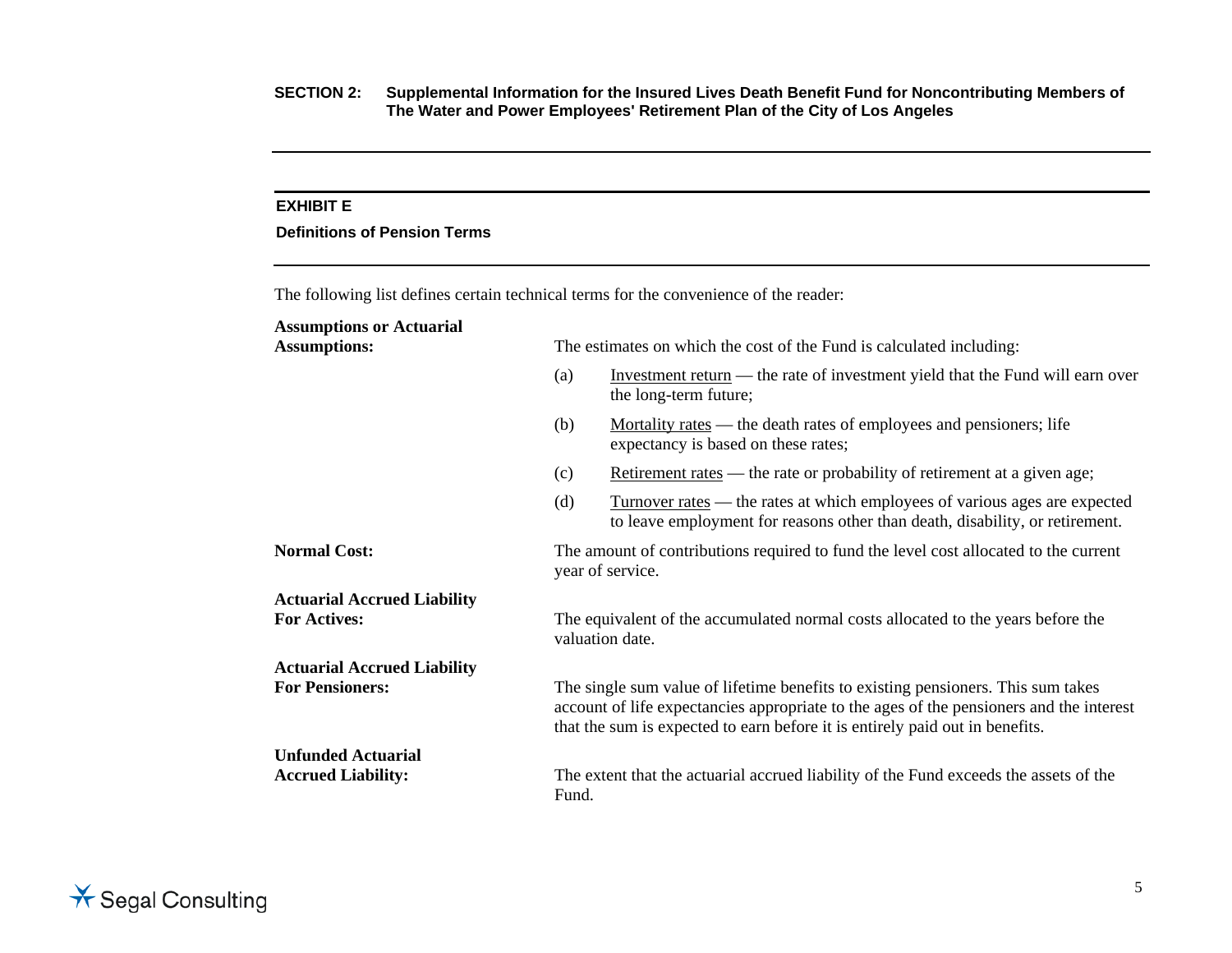| <b>Amortization of the Unfunded</b> | Payments made over a period of years equal in value to the Fund's unfunded actuarial                                                                                                         |
|-------------------------------------|----------------------------------------------------------------------------------------------------------------------------------------------------------------------------------------------|
| <b>Actuarial Accrued Liability:</b> | accrued liability.                                                                                                                                                                           |
| <b>Investment Return:</b>           | The rate of earnings of the Fund from its investments, including interest, dividends<br>and capital gain and loss adjustments, computed as a percentage of the average value<br>of the Fund. |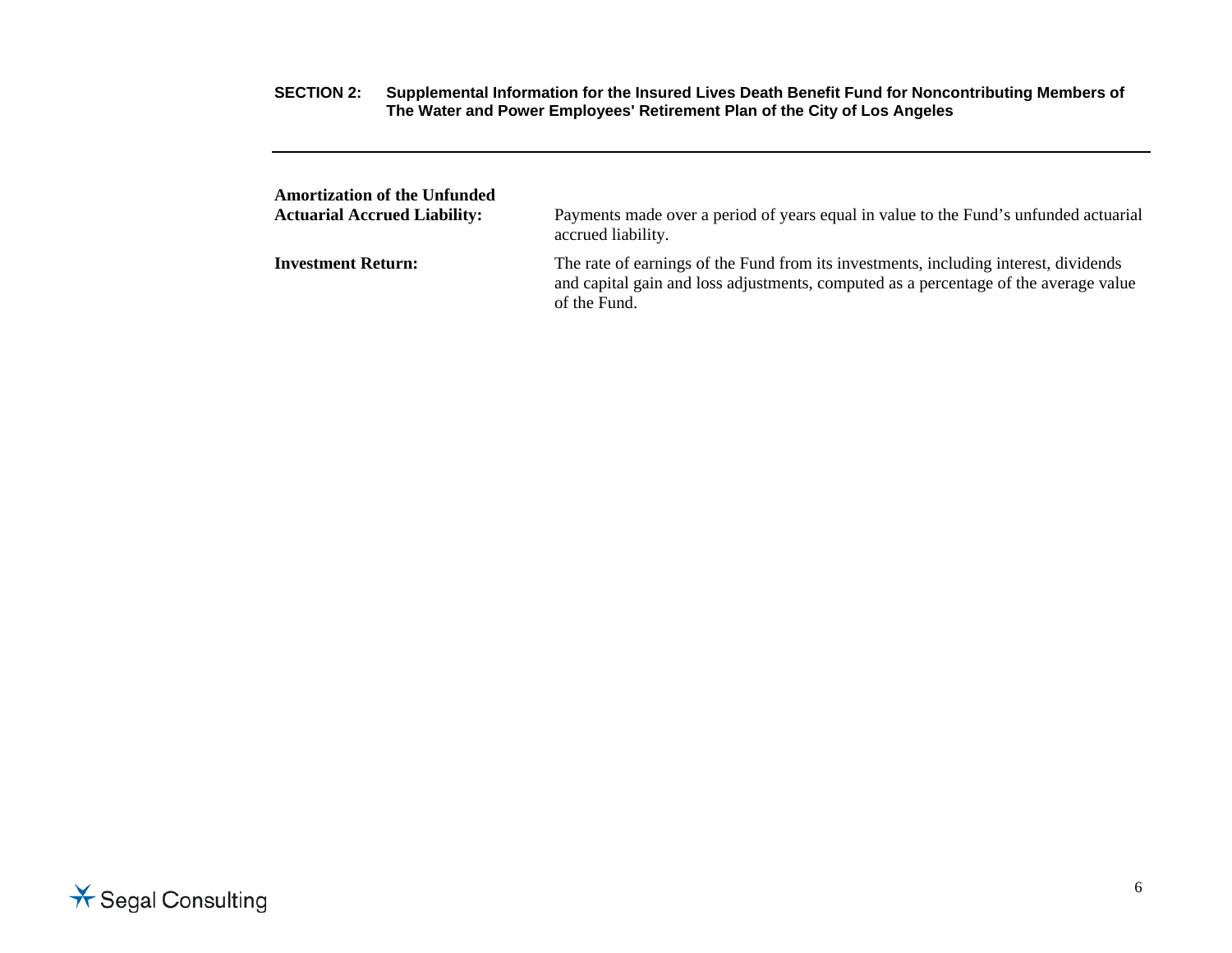#### **INFORMATION REQUIRED BY THE GASB**

Governmental Accounting Standards Board (GASB) reporting information provides standardized information for comparative purposes of governmental pension plans. This information allows a reader of the financial statements to compare the funding status of one governmental plan to another on relatively equal terms.

Critical information to the GASB is the historical comparison of the GASB required contribution to the actual contributions. This comparison demonstrates whether a plan is being funded within the range of the GASB reporting requirements.

The other critical piece of information regarding the Fund's financial status is the funded ratio. This ratio compares the actuarial value of assets to the actuarial accrued liabilities of the plan as calculated under the GASB. High ratios indicate a well-funded plan with assets sufficient to cover the Fund's accrued liabilities. Lower ratios may indicate recent changes to benefit structures, funding of the plan below actuarial requirements, poor asset performance, or a variety of other factors.

The details regarding the calculations of these values and other GASB numbers may be found in this Section 3.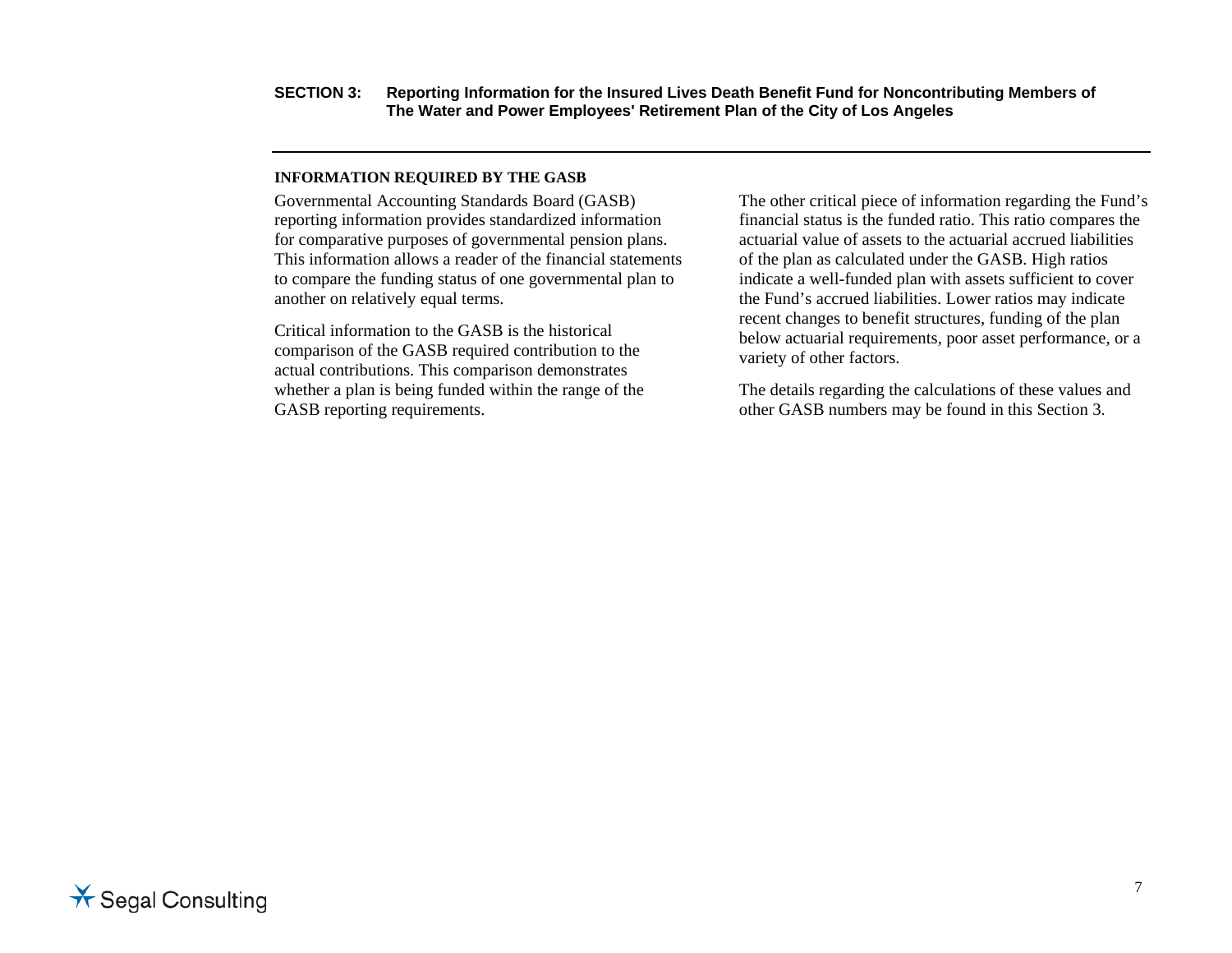#### **EXHIBIT I**

## **Summary of Actuarial Valuation Results**

|    | The valuation was made with respect to the following data supplied to us: |              |              |
|----|---------------------------------------------------------------------------|--------------|--------------|
| 1. | Retired members as of the valuation date                                  |              | 6,495        |
| 2. | Members inactive during year ended June 30, 2013 with vested rights*      |              | 780          |
| 3. | Members active during the year ended June 30, 2013                        |              | 8,913        |
|    | The actuarial factors as of the valuation date are as follows:            |              |              |
| 1. | Normal cost                                                               |              | \$1,584,909  |
| 2. | Present value of future benefits                                          |              | 110,083,855  |
| 3. | Present value of future normal costs                                      |              | 13,274,916   |
| 4. | Actuarial accrued liability                                               |              | \$96,808,939 |
|    | Retired members                                                           | \$69,750,415 |              |
|    | Inactive members with vested rights*                                      | 3,905,288    |              |
|    | Active members                                                            | 23, 153, 236 |              |
| 5. | Actuarial value of assets                                                 |              | \$10,446,743 |
| 6. | Unfunded actuarial accrued liability                                      |              | \$86,362,196 |

*\* Excludes terminated members with less than five years of service.*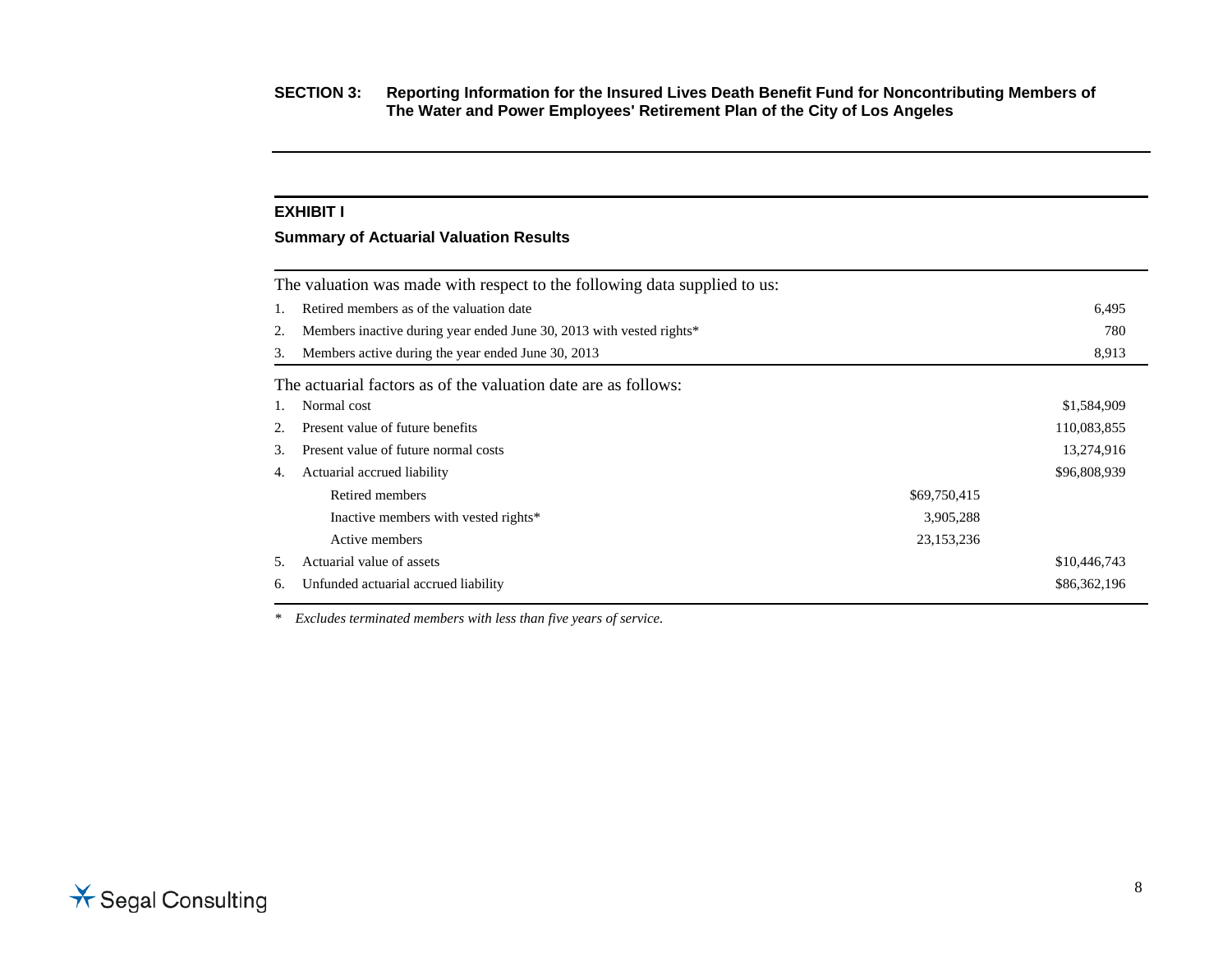## **EXHIBIT I (continued)**

## **Summary of Actuarial Valuation Results**

| The determination of the Annual Required Contribution is as follows:            | <b>Dollar Amount</b> | % of Payroll |
|---------------------------------------------------------------------------------|----------------------|--------------|
| 1. Total normal cost                                                            | \$1,584,909          | 0.18%        |
| 2. Expected employee contributions                                              |                      | 0.00%        |
| 3. Employer normal cost: $(1) + (2)$                                            | \$1,584,909          | 0.18%        |
| 4. Amortization of unfunded actuarial accrued liability                         | 10,668,711           | 1.19%        |
| 5. Total Annual Required Contribution (ARC): $(3) + (4)$ , adjusted for timing* | 12,559,961           | 1.40%        |
| 6. Projected payroll                                                            | \$900,254,454        |              |
|                                                                                 |                      |              |

*\* Annual Required Contribution is assumed to be paid at the middle of every year.*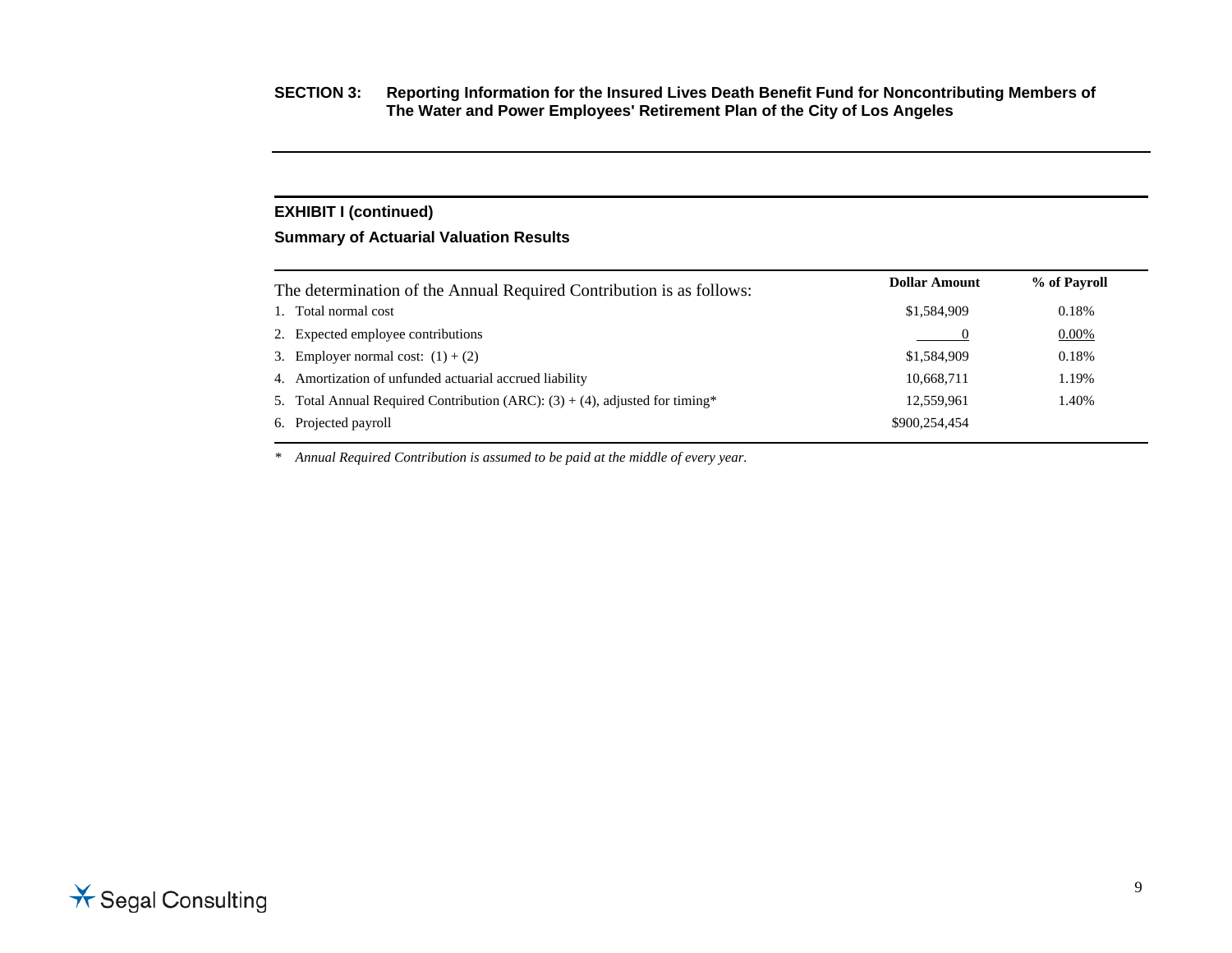#### **EXHIBIT II**

**Table of Amortization Bases** 

| Type                      | Date<br><b>Established</b> | <b>Initial</b><br>Years | <b>Initial</b><br>Amount | Annual<br>Payment* | Years<br>Remaining | Outstanding<br><b>Balance</b> |
|---------------------------|----------------------------|-------------------------|--------------------------|--------------------|--------------------|-------------------------------|
| Initial UAAL              | 07/01/2007                 | 15                      | \$72,495,279             | \$6,651,773        | 9.00               | \$49,643,592                  |
| Actuarial Loss            | 07/01/2008                 | 15                      | 20,577,353               | 1.888.066          | 10.00              | 15,308,101                    |
| Actuarial Loss            | 07/01/2009                 | 15                      | 4.809.233                | 441.269            | 11.00              | 3,848,632                     |
| Actuarial Loss            | 07/01/2010                 | 15                      | 6,203,070                | 569,160            | 12.00              | 5,296,838                     |
| <b>Assumption Changes</b> | 07/01/2010                 | 15                      | (6,329,269)              | (580, 739)         | 12.00              | (5,404,602)                   |
| Actuarial Loss            | 07/01/2011                 | 15                      | 6.536.049                | 599,712            | 13.00              | 5,915,114                     |
| <b>Actuarial Loss</b>     | 07/01/2012                 | 15                      | 4.924.411                | 451,837            | 14.00              | 4,696,203                     |
| <b>Actuarial Loss</b>     | 07/01/2013                 | 15                      | 7,058,318                | 647,633            | 15.00              | 7,058,318                     |
| Total                     |                            |                         |                          | \$10,668,711       |                    | \$86,362,196                  |

*\* Level dollar amount.*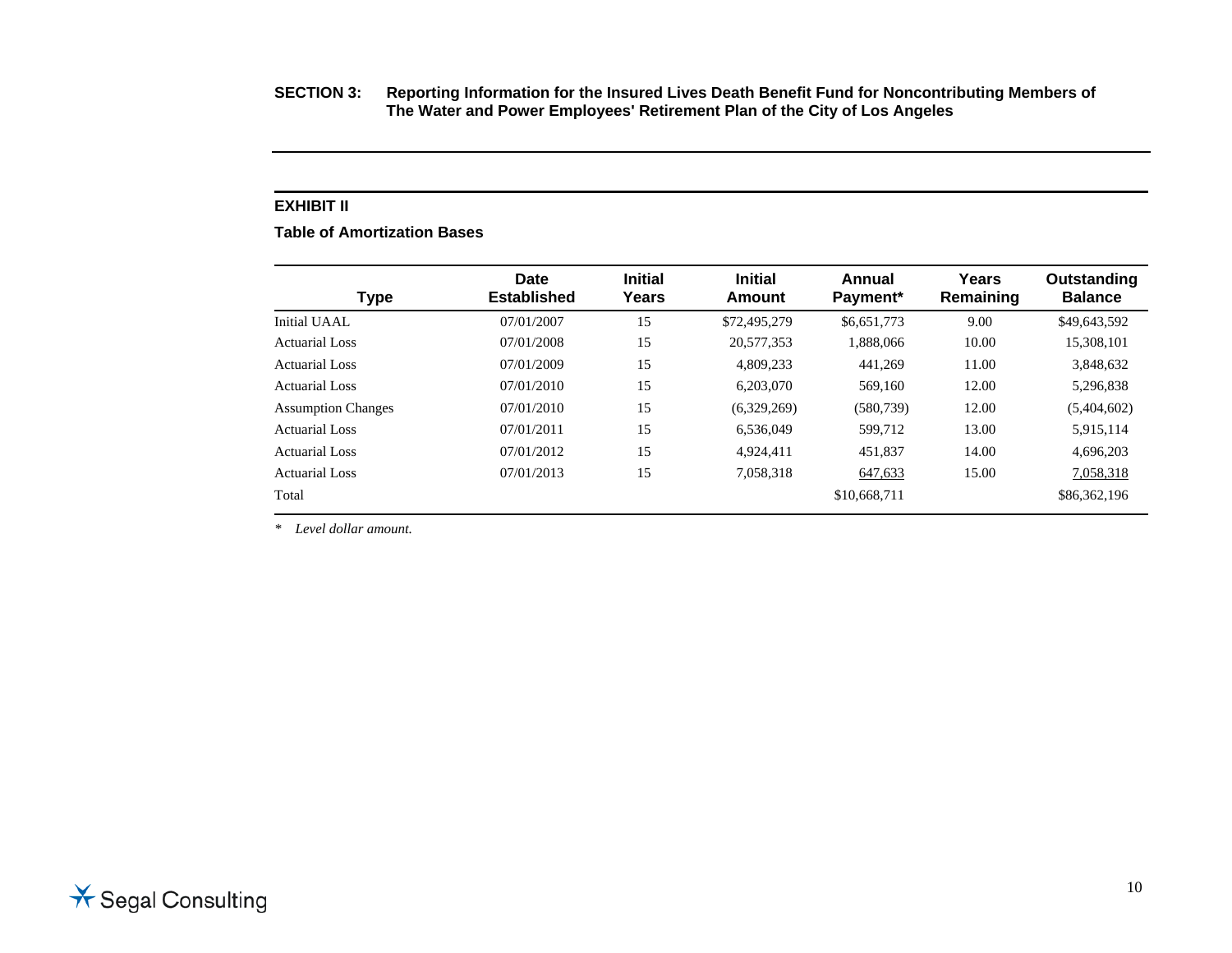#### **EXHIBIT III**

**Supplementary Information Required by the GASB – Schedule of Employer Contributions** 

| <b>Plan Year</b><br>Ended June 30 | <b>Annual Required</b><br><b>Contributions</b> | Annual<br><b>Pension Cost</b> | <b>Actual</b><br><b>Contributions</b> | Actual<br>Contributions/<br><b>Annual Required</b><br><b>Contributions</b> | Actual<br><b>Contributions/</b><br><b>Annual Pension</b><br>Cost |
|-----------------------------------|------------------------------------------------|-------------------------------|---------------------------------------|----------------------------------------------------------------------------|------------------------------------------------------------------|
| 2009                              | \$10,084,010                                   | \$9,846,797                   | \$4,445,208                           | 44.1%                                                                      | 45.1%                                                            |
| 2010                              | 10.708.915                                     | 10,221,070                    | 5,133,632                             | 47.9%                                                                      | 50.2%                                                            |
| 2011                              | 10.717.090                                     | 9.993.189                     | 5,552,771                             | 51.8%                                                                      | 55.6%                                                            |
| 2012                              | 11.379.225                                     | 10.449.289                    | 5.001.416                             | 44.0%                                                                      | 47.9%                                                            |
| 2013                              | 11.862.188                                     | 10.679.472                    | 5.021.181                             | 42.3%                                                                      | 47.0%                                                            |
| 2014                              | 12,559,961                                     | 11,114,702                    |                                       | $ -$                                                                       | $ -$                                                             |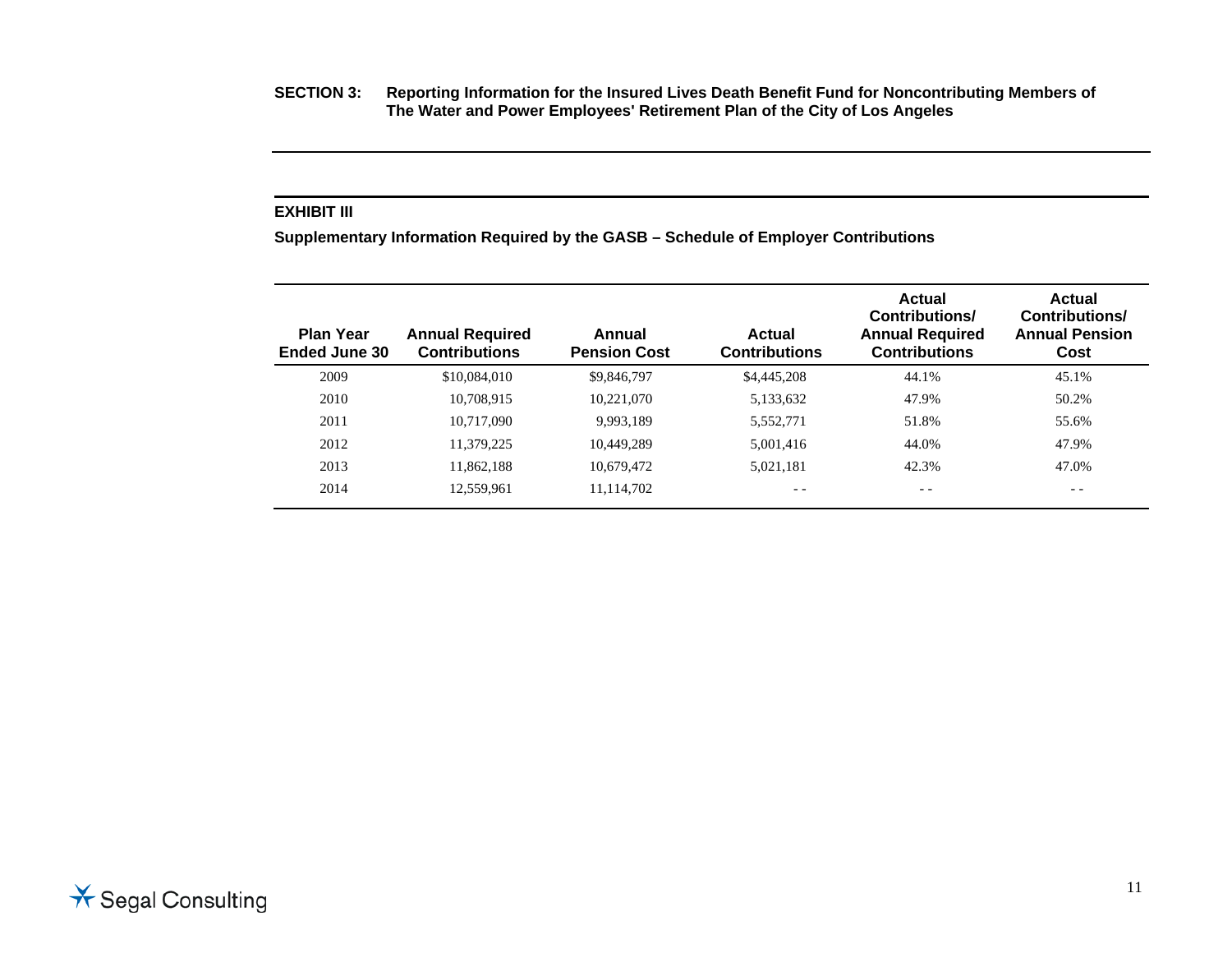**SECTION 3: Reporting Information for the Insured Lives Death Benefit Fund for Noncontributing Members of The Water and Power Employees' Retirement Plan of the City of Los Angeles** 

#### **EXHIBIT IV**

**Supplementary Information Required by the GASB – Schedule of Funding Progress** 

| Actuarial<br><b>Valuation</b><br>Date | <b>Actuarial</b><br>Value<br>of Assets<br>(a) | <b>Actuarial</b><br><b>Accrued Liability</b><br>(AAL)<br>(b) | Unfunded/<br>(Overfunded)<br><b>AAL</b><br>(UAAL)<br>$(b) - (a)$ | <b>Funded</b><br>Ratio<br>(a) / (b) | Projected<br>Covered<br><b>Payroll</b><br>(c) | <b>UAAL</b> as a<br>Percentage of<br>Covered<br>Payroll*<br>$[(b) - (a)] / (c)$ |
|---------------------------------------|-----------------------------------------------|--------------------------------------------------------------|------------------------------------------------------------------|-------------------------------------|-----------------------------------------------|---------------------------------------------------------------------------------|
| 07/01/2008                            | \$4,732,078                                   | \$94,445,113                                                 | \$89,713,035                                                     | 5.01%                               | \$708,731,840                                 | 12.66%                                                                          |
| 07/01/2009                            | 5,261,536                                     | 95,302,626                                                   | 90,041,090                                                       | 5.52%                               | 805, 137, 795                                 | 11.18%                                                                          |
| 07/01/2010                            | 7,186,971                                     | 92,173,753                                                   | 84,986,782                                                       | 7.80%                               | 856,089,559                                   | 9.93%                                                                           |
| 07/01/2011                            | 8,273,263                                     | 94,627,428                                                   | 86, 354, 165                                                     | 8.74%                               | 870.203.423                                   | 9.92%                                                                           |
| 07/01/2012                            | 10,358,504                                    | 95,907,085                                                   | 85,548,581                                                       | 10.80%                              | 886,539,366                                   | 9.65%                                                                           |
| 07/01/2013                            | 10,446,743                                    | 96,808,939                                                   | 86, 362, 196                                                     | 10.79%                              | 900,254,454                                   | 9.59%                                                                           |

*\* Not less than zero.*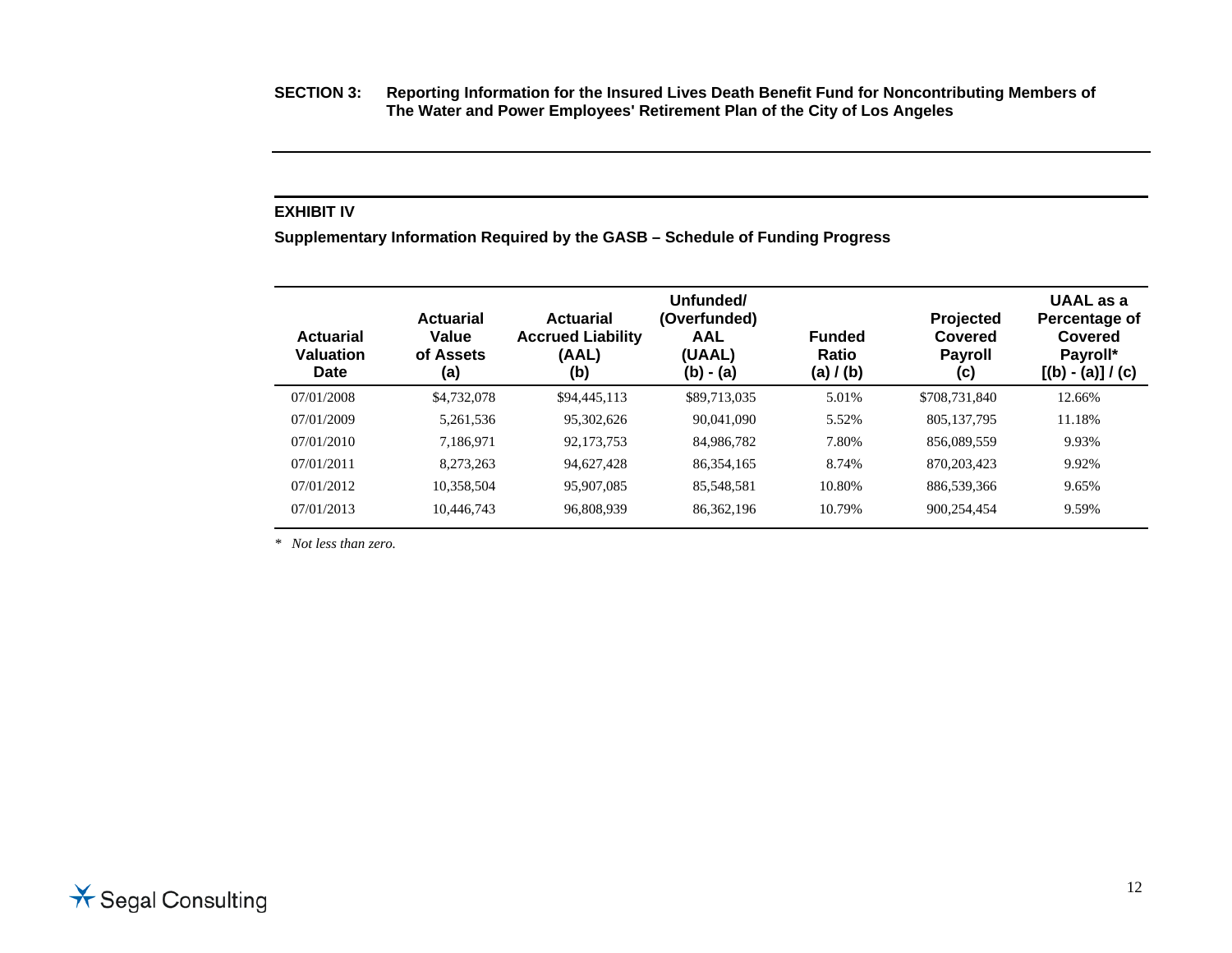## **EXHIBIT V**

## **Supplementary Information Required by the GASB**

| <b>Valuation date</b>                | July 1, 2013                                                                                                                                                                                                                                                                               |
|--------------------------------------|--------------------------------------------------------------------------------------------------------------------------------------------------------------------------------------------------------------------------------------------------------------------------------------------|
| <b>Actuarial cost method</b>         | Entry Age Cost Method                                                                                                                                                                                                                                                                      |
| <b>Amortization method</b>           | Level dollar amortization                                                                                                                                                                                                                                                                  |
| <b>Remaining amortization period</b> | The July 1, 2007 Unfunded Actuarial Accrued Liability is amortized over a closed 15-year<br>period commencing July 1, 2007. Any subsequent changes in Unfunded Actuarial Accrued<br>Liability are amortized over separate closed 15-year periods effective with that valuation.            |
| <b>Asset valuation method</b>        | Total market value of the Death Benefit Fund at valuation date, less the Reserves for Benefits<br>Granted and Contribution Accounts for the Family Death Benefit and Supplemental Family<br>Death Benefit, and the Insured Lives General Reserve for Contributing Members (Mean<br>Funds). |
| <b>Actuarial assumptions:</b>        |                                                                                                                                                                                                                                                                                            |
| Investment rate of return            | 5.00%                                                                                                                                                                                                                                                                                      |
| Inflation rate                       | 3.50%                                                                                                                                                                                                                                                                                      |
| Projected salary increases           | 5.35% to 10.50%*                                                                                                                                                                                                                                                                           |
| Cost of living adjustments           | 3.00% (actual increases are contingent upon CPI increases with a 3.00% maximum)                                                                                                                                                                                                            |
| <b>Plan membership:</b>              |                                                                                                                                                                                                                                                                                            |
| Retired members                      | 6,495                                                                                                                                                                                                                                                                                      |
| Terminated vested members**          | 780                                                                                                                                                                                                                                                                                        |
| Active members                       | 8,913                                                                                                                                                                                                                                                                                      |
| Total                                | 16,188                                                                                                                                                                                                                                                                                     |
|                                      |                                                                                                                                                                                                                                                                                            |

*\* Includes inflation at 3.50%, "across the board" increases of 0.75% plus merit and promotional increases. See Exhibit VII for these increases.* 

*\*\* Excludes terminated members with less than five years of service.*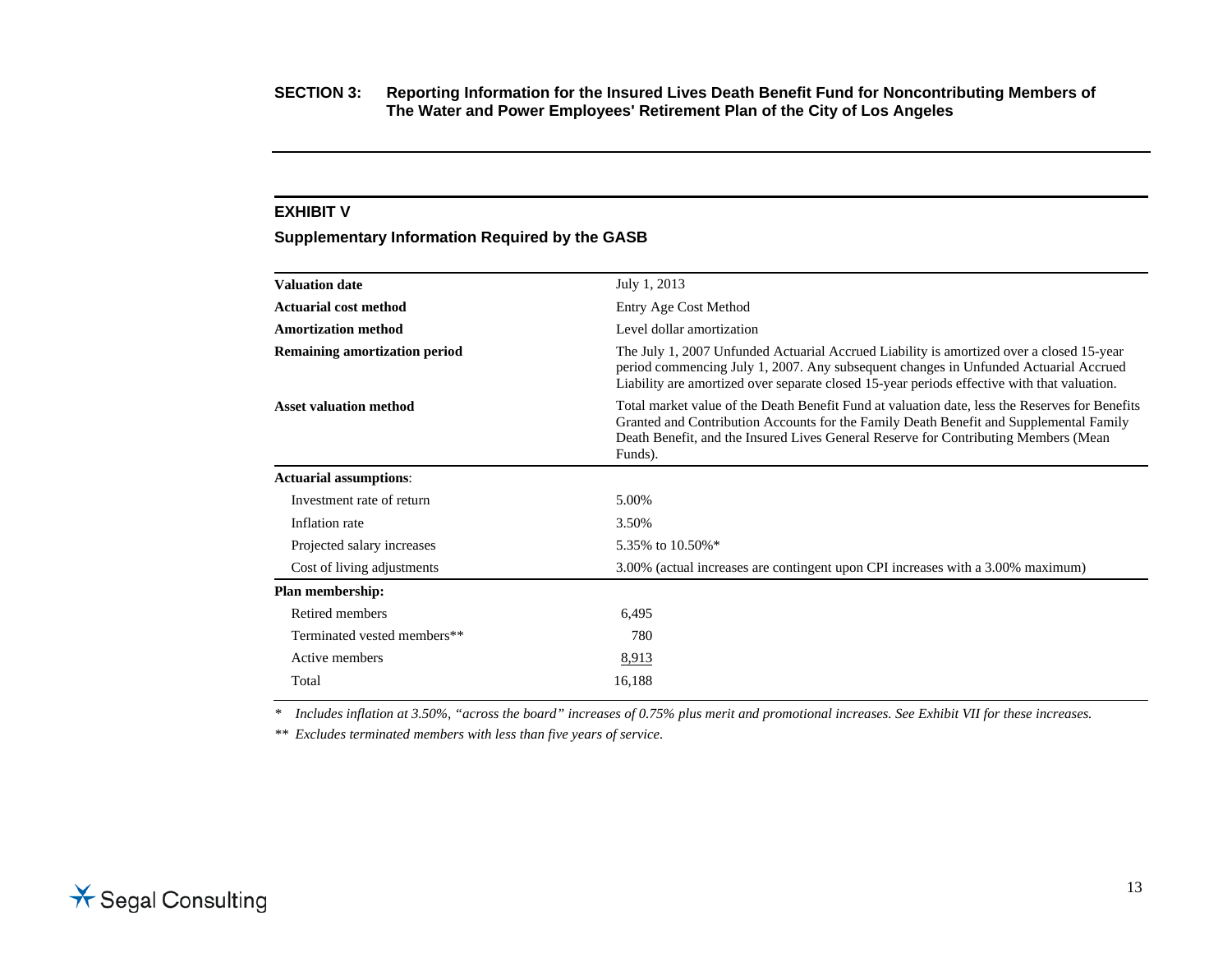**SECTION 3: Reporting Information for the Insured Lives Death Benefit Fund for Noncontributing Members of The Water and Power Employees' Retirement Plan of the City of Los Angeles** 

## **EXHIBIT VI**

**Development of the Net Pension Obligation and the Annual Pension Cost Pursuant to GASB 27** 

| <b>Plan Year</b><br>Ended<br>June 30 | <b>Employer</b><br>Annual<br><b>Required</b><br><b>Contribution</b><br>(a) | <b>Employer</b><br><b>Amount</b><br><b>Contributed</b><br>(b) | Interest on<br><b>NPO</b><br>(c) | <b>ARC</b><br><b>Adjustment</b><br>(h)/(e)<br>(d) | Amortization<br><b>Factor</b><br>(e) | <b>Pension</b><br>Cost<br>$(a) + (c) - (d)$<br>(f) | Change in<br><b>NPO</b><br>$(f) - (b)$<br>(g) | <b>NPO Balance</b><br>$NPO + (q)$<br>(h) |
|--------------------------------------|----------------------------------------------------------------------------|---------------------------------------------------------------|----------------------------------|---------------------------------------------------|--------------------------------------|----------------------------------------------------|-----------------------------------------------|------------------------------------------|
| 2007                                 |                                                                            |                                                               |                                  |                                                   |                                      |                                                    |                                               | \$0                                      |
| 2008                                 | \$8,937,748                                                                | \$3,825,394                                                   | \$0                              | \$0                                               | 10.6328                              | \$8,937,748                                        | \$5,112,354                                   | 5,112,354                                |
| 2009                                 | 10,084,010                                                                 | 4,445,208                                                     | 243,597                          | 480,810                                           | 10.6328                              | 9,846,797                                          | 5,401,589                                     | 10,513,943                               |
| 2010                                 | 10,708,915                                                                 | 5,133,632                                                     | 500,977                          | 988,822                                           | 10.6328                              | 10,221,070                                         | 5,087,438                                     | 15,601,381                               |
| 2011                                 | 10,717,090                                                                 | 5,552,771                                                     | 743,387                          | 1,467,288                                         | 10.6328                              | 9,993,189                                          | 4,440,418                                     | 20,041,799                               |
| 2012                                 | 11,379,225                                                                 | 5,001,416                                                     | 954,967                          | 1,884,903                                         | 10.6328                              | 10,449,289                                         | 5,447,873                                     | 25,489,672                               |
| 2013                                 | 11,862,188                                                                 | 5,021,181                                                     | 1,214,552                        | 2,397,268                                         | 10.6328                              | 10,679,472                                         | 5,658,291                                     | 31,147,963                               |
| 2014                                 | 12,559,961                                                                 | 4,945,792                                                     | 1,484,163                        | 2,929,422                                         | 10.6328                              | 11,114,702                                         | 6,168,910                                     | 37, 316, 873                             |

*\* The amount indicated for June 30, 2014 is assumed to be equal to an average rate of \$1.31 per \$100 of retirement plan benefit paid during July 1, 2013 through the end of the plan year. Will be updated to equal the actual employer contribution after June 30, 2014.*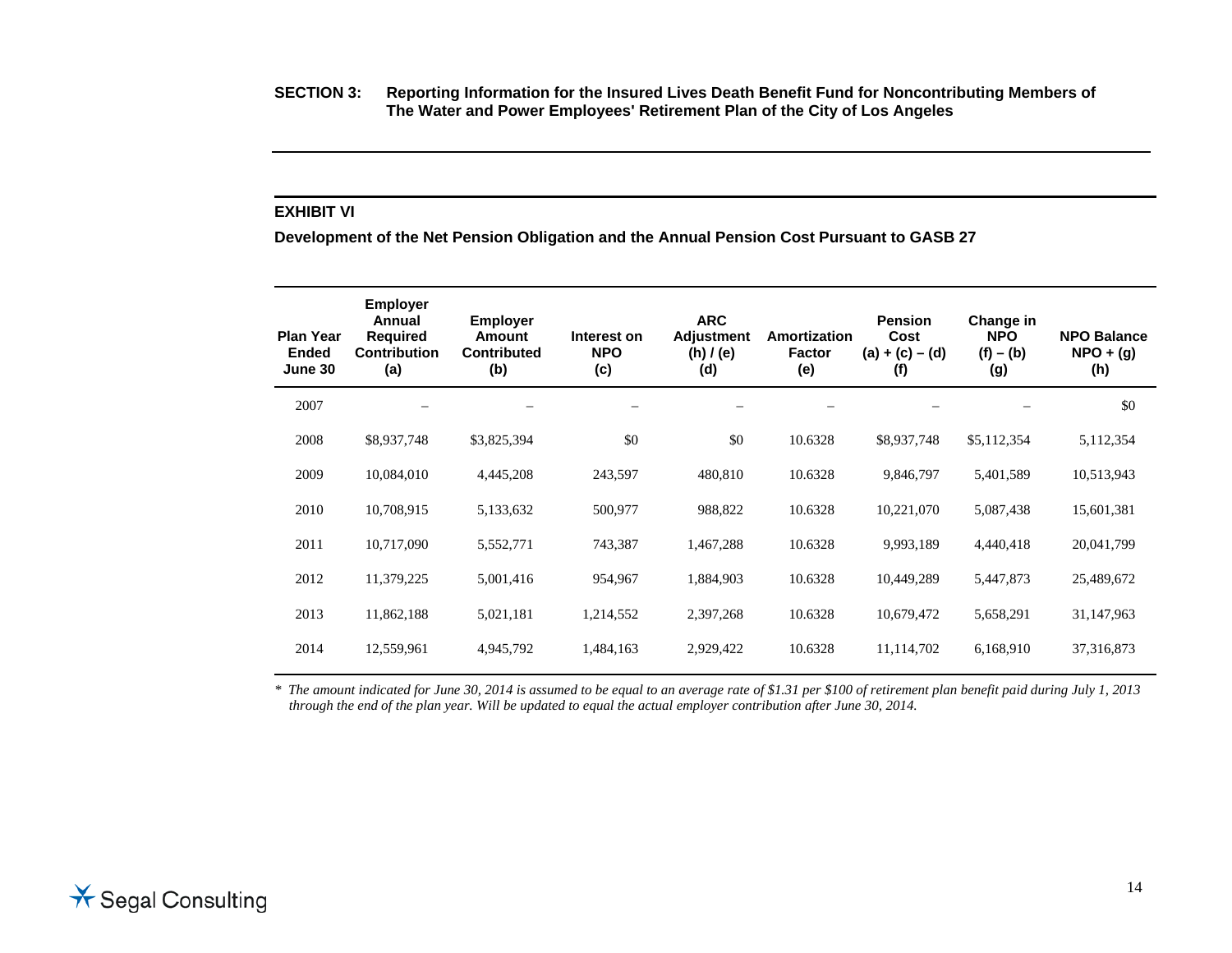#### **EXHIBIT VII**

**Actuarial Assumptions and Methods** 

#### **Demographic Assumptions:**

#### **Mortality Rates:**

| After Service Retirement     | RP-2000 Combined Healthy Mortality Table with ages set back two years for males                              |
|------------------------------|--------------------------------------------------------------------------------------------------------------|
| and Pre-Retirement:          | and one year for females.                                                                                    |
| After Disability Retirement: | RP-2000 Combined Healthy Mortality Table with ages set back two years for males<br>and one year for females. |

The tables shown above were determined to reasonably reflect mortality experience through the measurement date; however, they do not provide any margin for future mortality improvement.\*

|     | <b>Termination Rates before Retirement:</b> |             |       | Rate (%)          |             |                            |  |
|-----|---------------------------------------------|-------------|-------|-------------------|-------------|----------------------------|--|
|     |                                             | Mortality** |       | <b>Disability</b> |             | <b>Total Withdrawal***</b> |  |
| Age | Male                                        | Female      | Male  | <b>Female</b>     | <b>Male</b> | Female                     |  |
| 25  | 0.037                                       | 0.020       | 0.006 | 0.000             | 6.550       | 9.200                      |  |
| 30  | 0.039                                       | 0.025       | 0.012 | 0.006             | 4.350       | 7.250                      |  |
| 35  | 0.063                                       | 0.044       | 0.012 | 0.036             | 3.060       | 5.550                      |  |
| 40  | 0.096                                       | 0.065       | 0.018 | 0.072             | 2.180       | 4.150                      |  |
| 45  | 0.130                                       | 0.103       | 0.030 | 0.102             | 1.660       | 3.150                      |  |
| 50  | 0.186                                       | 0.155       | 0.054 | 0.138             | 1.260       | 2.450                      |  |
| 55  | 0.292                                       | 0.242       | 0.126 | 0.168             | 0.980       | 2.100                      |  |
| 60  | 0.527                                       | 0.444       | 0.240 | 0.000             | 0.720       | 1.100                      |  |
| 65  | 1.001                                       | 0.862       | 0.000 | 0.000             | 0.420       | 0.350                      |  |

*\* The recommended mortality table from the 2012 Actuarial Experience Study is the RP-2000 Combined Healthy Mortality Table with ages set back one year, projected to 2030 with Scale AA. That table would include a margin for future mortality improvement.* 

*\*\* 5% of pre-retirement deaths are assumed to be duty related, with the remaining being non-duty related.* 

*\*\*\* No withdrawal is assumed after a member is first eligible to retire. Ordinary withdrawal members are assumed to receive their account balance at termination. Vested termination members are assumed to receive a deferred retirement benefit. 45% of terminations are assumed to be ordinary withdrawals, with the remaining being vested terminations.*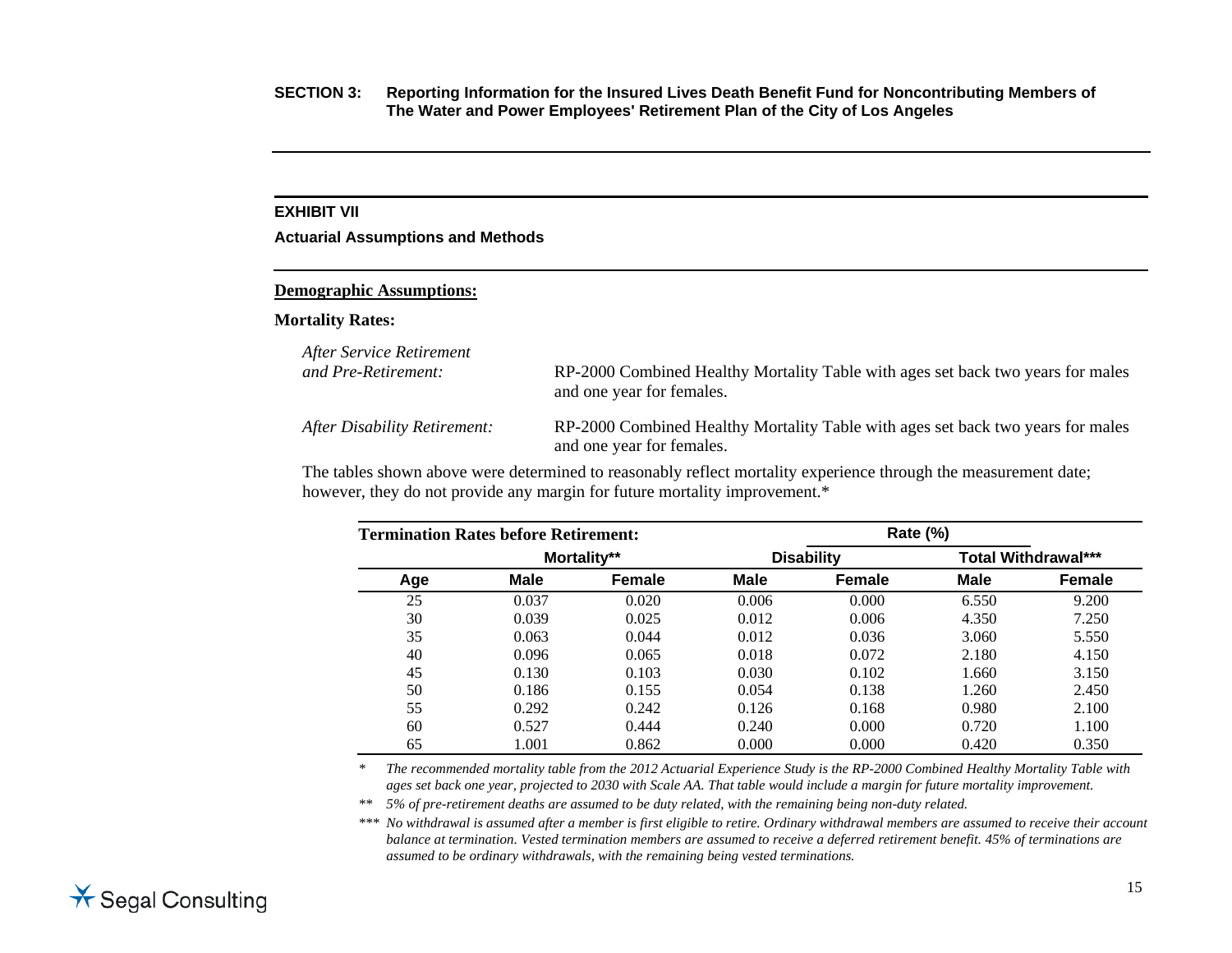| <b>Retirement Rates:</b>                       | Age | <b>Under 30 Years of Service</b>                                                                                                                 | <b>Over 30 Years of Service</b>                                                                                                                                                                                                       |  |  |  |
|------------------------------------------------|-----|--------------------------------------------------------------------------------------------------------------------------------------------------|---------------------------------------------------------------------------------------------------------------------------------------------------------------------------------------------------------------------------------------|--|--|--|
|                                                | 50  | 0.00%                                                                                                                                            | $0.00\%$                                                                                                                                                                                                                              |  |  |  |
|                                                | 51  | 0.00                                                                                                                                             | 0.00                                                                                                                                                                                                                                  |  |  |  |
|                                                | 52  | 0.00                                                                                                                                             | 0.00                                                                                                                                                                                                                                  |  |  |  |
|                                                | 53  | 0.00                                                                                                                                             | 0.00                                                                                                                                                                                                                                  |  |  |  |
|                                                | 54  | 0.00                                                                                                                                             | 0.00                                                                                                                                                                                                                                  |  |  |  |
|                                                | 55  | 4.00                                                                                                                                             | 25.00                                                                                                                                                                                                                                 |  |  |  |
|                                                | 56  | 3.00                                                                                                                                             | 15.00                                                                                                                                                                                                                                 |  |  |  |
|                                                | 57  | 3.00                                                                                                                                             | 12.50                                                                                                                                                                                                                                 |  |  |  |
|                                                | 58  | 3.00                                                                                                                                             | 12.50                                                                                                                                                                                                                                 |  |  |  |
|                                                | 59  | 4.00                                                                                                                                             | 12.50                                                                                                                                                                                                                                 |  |  |  |
|                                                | 60  | 5.00                                                                                                                                             | 20.00                                                                                                                                                                                                                                 |  |  |  |
|                                                | 61  | 5.00                                                                                                                                             | 10.00                                                                                                                                                                                                                                 |  |  |  |
|                                                | 62  | 5.00                                                                                                                                             | 10.00                                                                                                                                                                                                                                 |  |  |  |
|                                                | 63  | 5.00                                                                                                                                             | 25.00                                                                                                                                                                                                                                 |  |  |  |
|                                                | 64  | 5.00                                                                                                                                             | 20.00                                                                                                                                                                                                                                 |  |  |  |
|                                                | 65  | 15.00                                                                                                                                            | 25.00                                                                                                                                                                                                                                 |  |  |  |
|                                                | 66  | 15.00                                                                                                                                            | 25.00                                                                                                                                                                                                                                 |  |  |  |
|                                                | 67  | 15.00                                                                                                                                            | 25.00                                                                                                                                                                                                                                 |  |  |  |
|                                                | 68  | 15.00                                                                                                                                            | 25.00                                                                                                                                                                                                                                 |  |  |  |
|                                                | 69  | 15.00                                                                                                                                            | 25.00                                                                                                                                                                                                                                 |  |  |  |
|                                                | 70  | 100.00                                                                                                                                           | 100.00                                                                                                                                                                                                                                |  |  |  |
| <b>Retirement Age and Benefit for Inactive</b> |     |                                                                                                                                                  |                                                                                                                                                                                                                                       |  |  |  |
| <b>Vested Participants:</b>                    |     |                                                                                                                                                  | Inactive vested members are assumed to retire at age 60 with a Money Purchase<br>Annuity. Members receiving Permanent Total Disability benefits are assumed to retire<br>at the earlier of age 60 or age 55 with 30 years of service. |  |  |  |
| <b>Definition of Active Members:</b>           |     | First day of biweekly payroll following employment for new Department employees<br>or immediately following transfer from other city department. |                                                                                                                                                                                                                                       |  |  |  |
| <b>Unknown Data for Members:</b>               |     | specified, members are assumed to be male.                                                                                                       | Same as those exhibited by members with similar known characteristics. If not                                                                                                                                                         |  |  |  |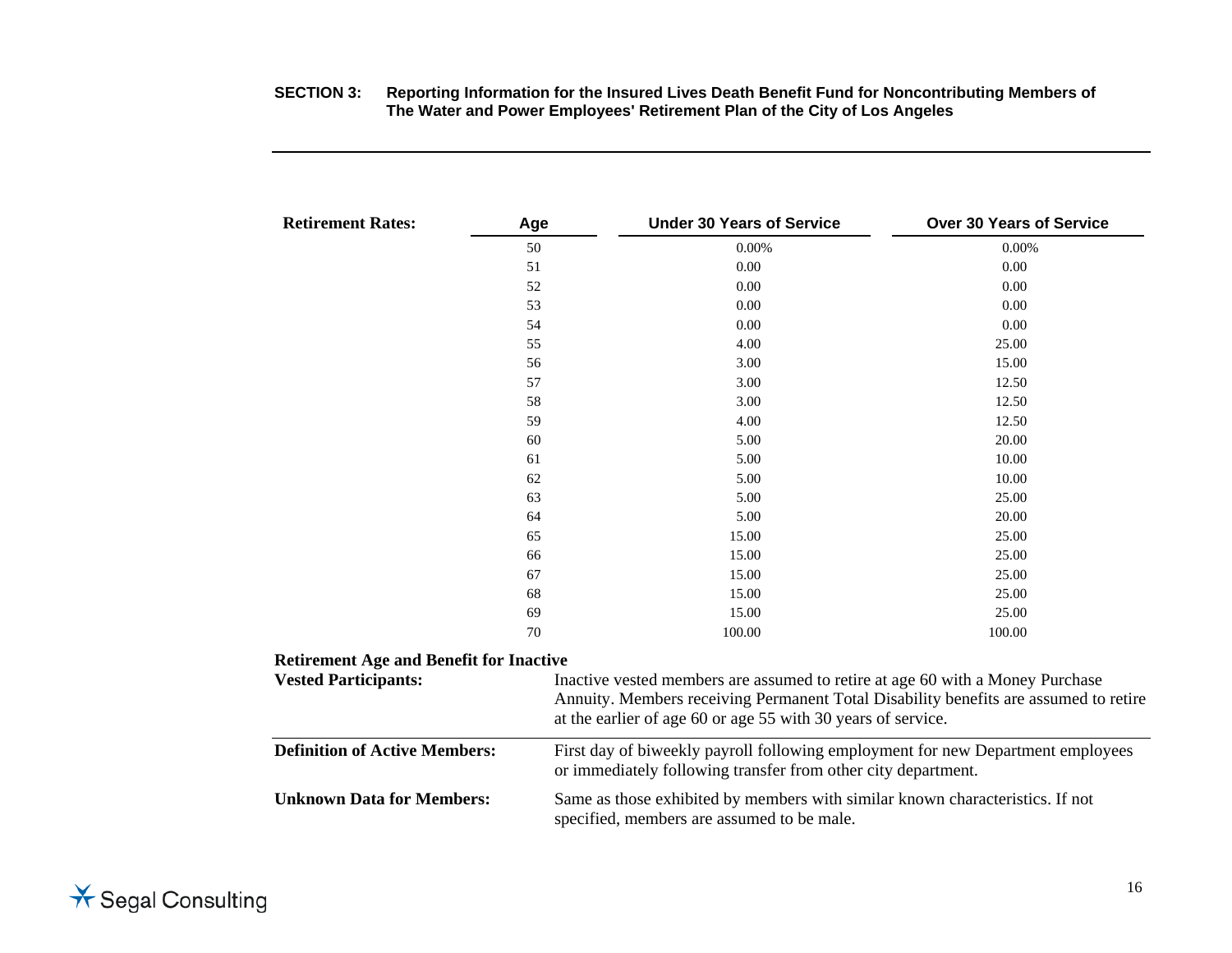| Data Adjustments:                  |                                                     | Data as of March 31 has been adjusted to June 30 by adding three months of age and<br>for active members three months of service. For members in pay status, we have<br>increased their Retirement Plan benefits by the assumed July 1 COLA. |  |  |  |  |
|------------------------------------|-----------------------------------------------------|----------------------------------------------------------------------------------------------------------------------------------------------------------------------------------------------------------------------------------------------|--|--|--|--|
| <b>Percent with Beneficiaries:</b> |                                                     | All members are assumed to have a beneficiary at post-retirement death.                                                                                                                                                                      |  |  |  |  |
| <b>Future Benefit Accruals:</b>    |                                                     | 1.0 year of service per year.                                                                                                                                                                                                                |  |  |  |  |
| <b>Other Government Service:</b>   |                                                     | Members are assumed to purchase an additional 0.15 years of service per year.                                                                                                                                                                |  |  |  |  |
| <b>Economic Assumptions:</b>       |                                                     |                                                                                                                                                                                                                                              |  |  |  |  |
| <b>Consumer Price Index:</b>       |                                                     | Increase of 3.50% per year; benefit increases due to CPI subject to 3.00% maximum.                                                                                                                                                           |  |  |  |  |
| <b>Net Investment Return:</b>      |                                                     | 5.00%, net of administration and investment expenses.                                                                                                                                                                                        |  |  |  |  |
| <b>Salary Increases:</b>           |                                                     | Annual Rate of Compensation Increase                                                                                                                                                                                                         |  |  |  |  |
|                                    | plus the following merit and promotional increases. | Inflation: 3.50% per year, plus "across the board" salary increases of 0.75% per year,                                                                                                                                                       |  |  |  |  |
|                                    | <b>Years of Service</b><br>$\boldsymbol{0}$         | Increase<br>6.25%                                                                                                                                                                                                                            |  |  |  |  |
|                                    |                                                     |                                                                                                                                                                                                                                              |  |  |  |  |

| 6.25% |
|-------|
| 5.25% |
| 4.75% |
| 3.50% |
| 2.00% |
| 1.10% |
|       |

 The merit and promotional increases are added to the sum of the inflationary and "across the board" salary increases.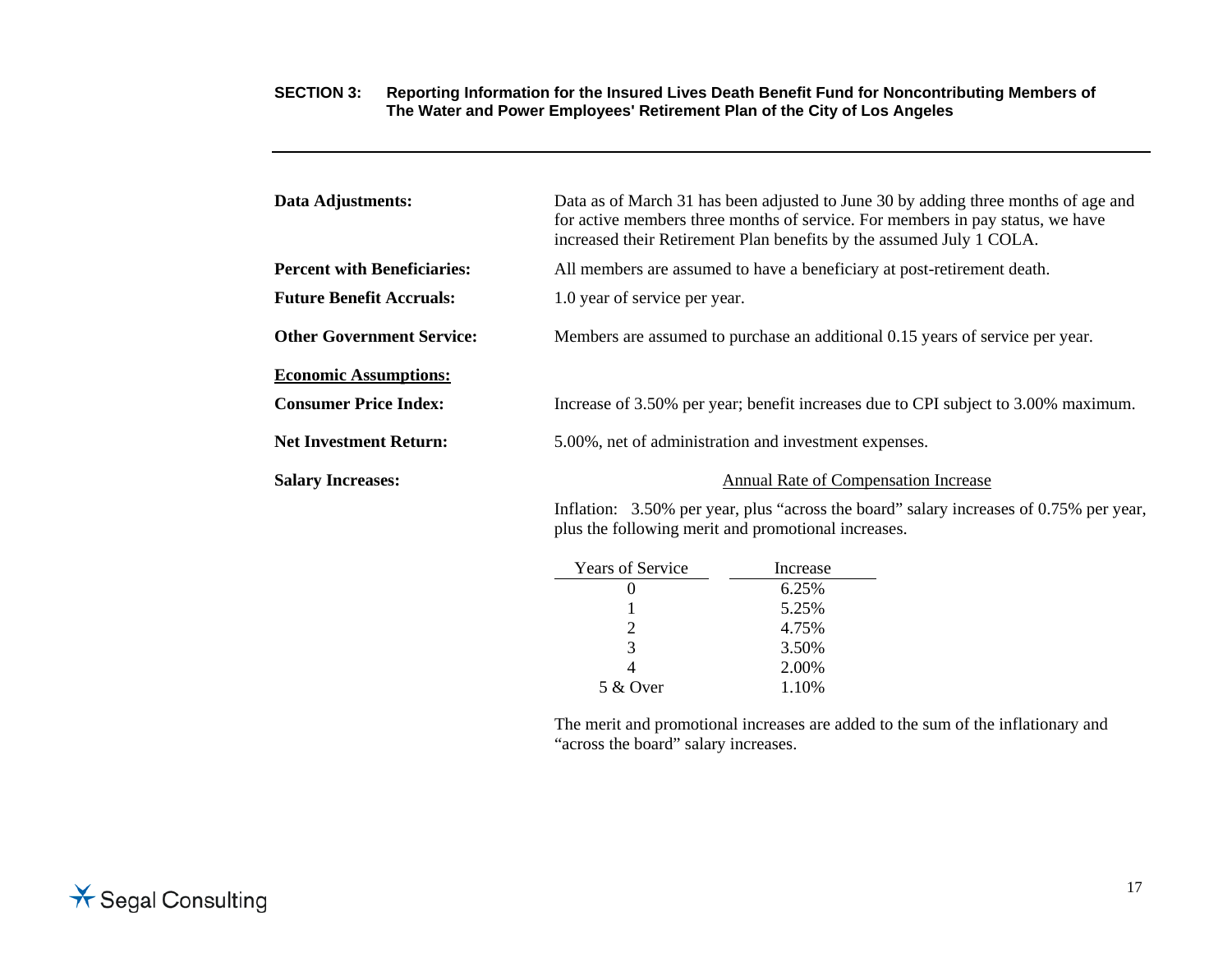| <b>Actuarial Methods:</b>         |                                                                                                                                                                                                                                                                                                                                                                       |
|-----------------------------------|-----------------------------------------------------------------------------------------------------------------------------------------------------------------------------------------------------------------------------------------------------------------------------------------------------------------------------------------------------------------------|
| <b>Actuarial Cost Method:</b>     | Entry Age Actuarial Cost Method. Entry Age equals attained age less years<br>of service. Normal Cost and Actuarial Accrued Liability are calculated on an<br>individual basis and are based on costs allocated as a level percent of salary, with<br>Normal Cost determined as if the current benefit accrual rate had always been in<br>effect ("replacement life"). |
| <b>Actuarial Value of Assets:</b> | Total market value of the Death Benefit Fund at valuation date, less the Reserves for<br>Benefits Granted and Contribution Accounts for the Family Death Benefit and<br>Supplemental Family Death Benefit, and the Insured Lives General Reserve for<br>Contributing Members (Mean Funds).                                                                            |
| <b>Funding Policy:</b>            | The Department of Water and Power makes contributions based on a rate<br>recommended by the Board's Actuary designed to maintain the General Reserve at a<br>target level equal to the average of the benefits paid for the last five years.                                                                                                                          |
| <b>Changes in Assumptions:</b>    | There were no changes to the actuarial assumptions since the prior valuation.                                                                                                                                                                                                                                                                                         |